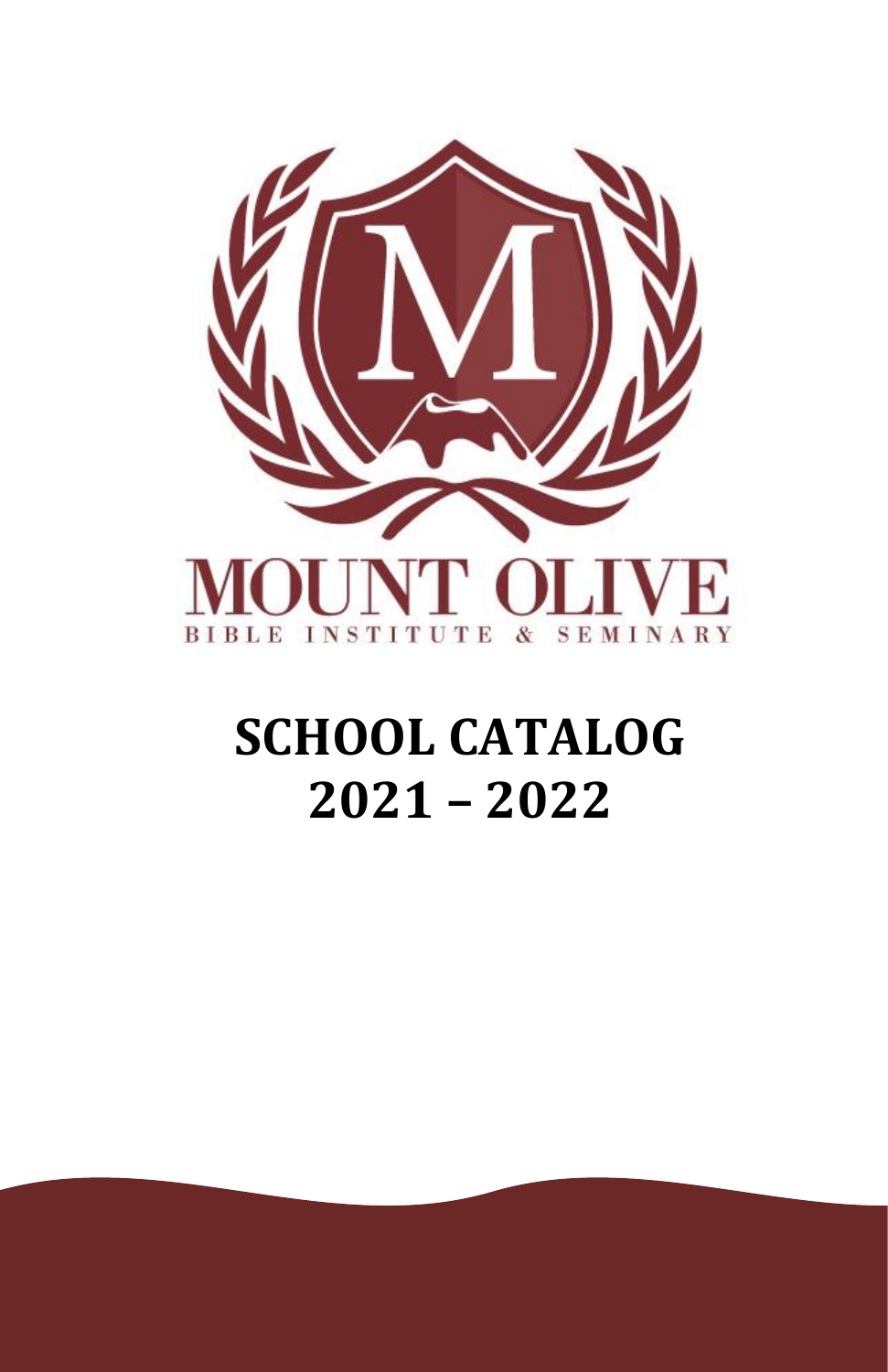# THIS PAGE IS LEFT BLANK ON PURPOSE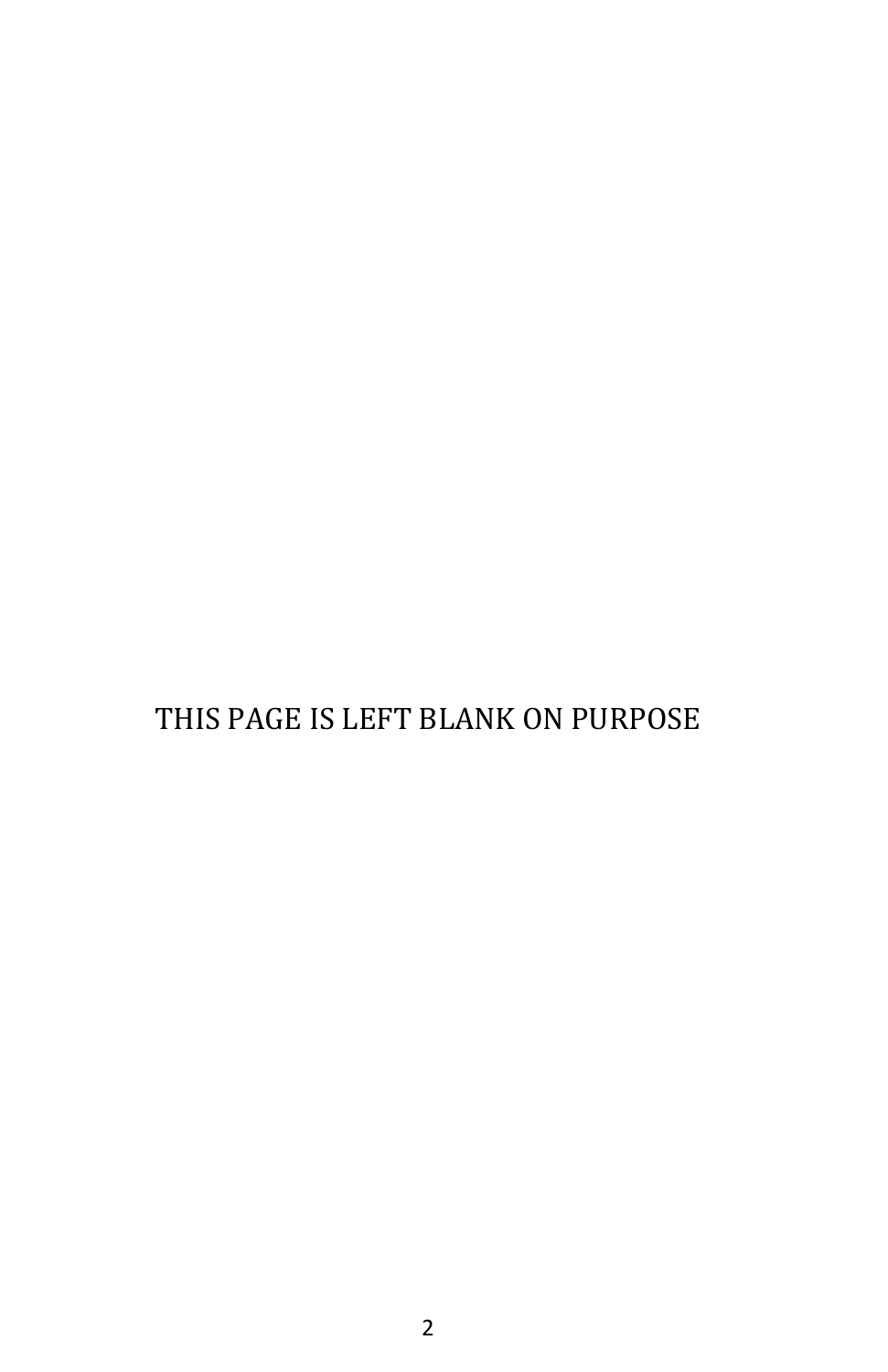# **TABLE OF CONTENTS**

|                 | 4  |
|-----------------|----|
|                 | 5  |
|                 | 6  |
|                 | 7  |
|                 | 8  |
|                 | 9  |
|                 |    |
|                 | 13 |
|                 |    |
|                 | 19 |
|                 |    |
|                 |    |
|                 | 23 |
| Degree Programs |    |
|                 | 24 |
|                 | 28 |
|                 | 32 |
|                 |    |
|                 |    |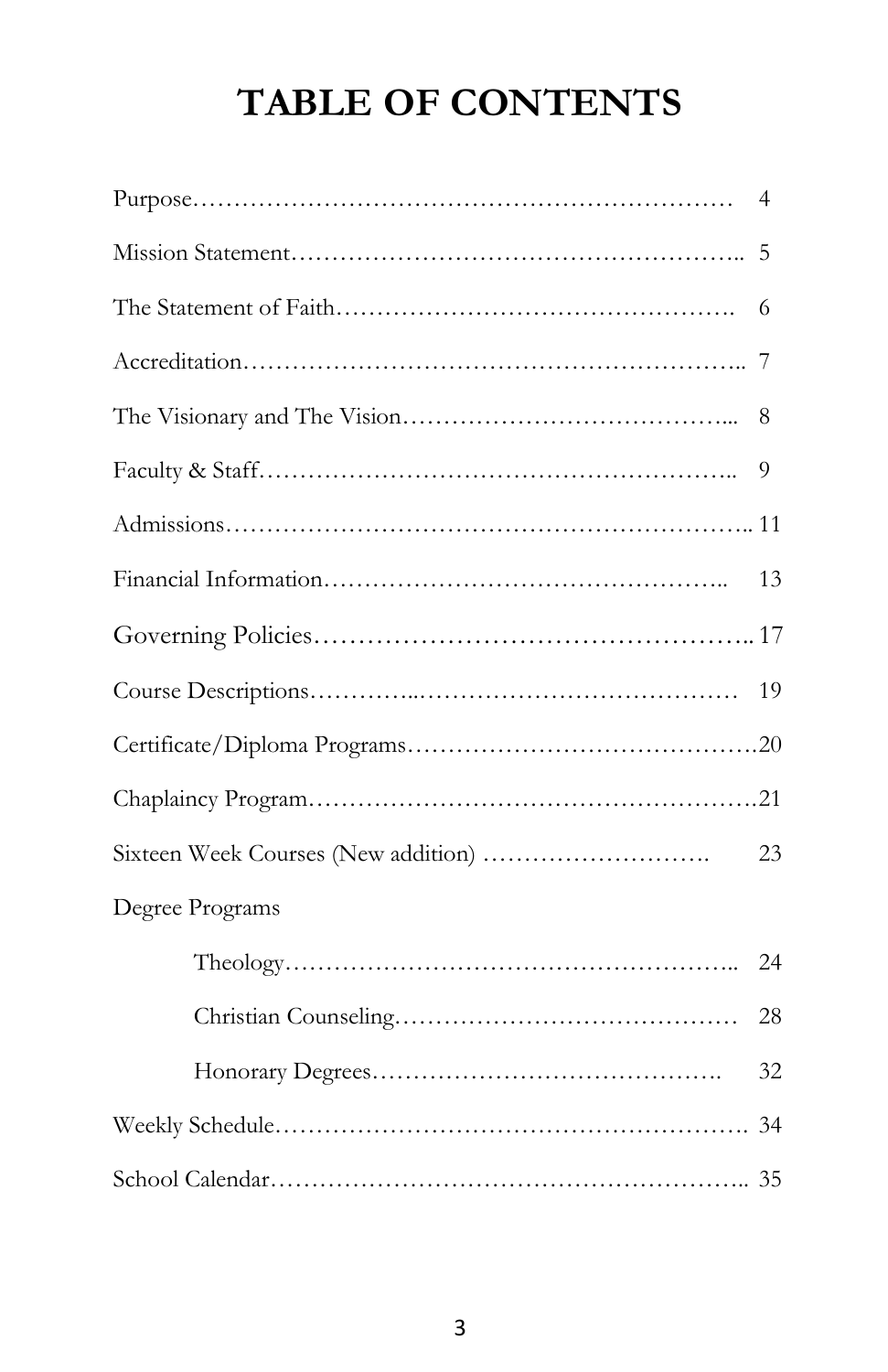Welcome to the Mount Olive Bible Institute & Seminary; a school where all students have seen the need for Christian training and an intimate knowledge of the word of God for their lives! We offer religious nondegree programs to our New York students and religious degree programs to our Florida and Virginia students to enhance ministry skills.

#### **OUR PURPOSE**

The Mount Olive Bible Institute & Seminary has been a light house to the Brooklyn area since 1986. We thank God for the vision He gave our founder the Late Bishop Dr. Randolph Austin. The Seminary began with a student body of fifteen and today Mount Olive Bible Institute and Seminary averages 150 plus graduates per year and has students nationally and internationally.

The Mount Olive Bible Institute & Seminary is a corporation organized under the laws of New York, authorized to transact business in the State of Florida. The Commission for Independent Education accepted the Mount Olive Bible Institute & Seminary as having complied with Section 1005.06 (1) (F), Florida statutes pursuant to religious institutions.

Mount Olive Bible Institute & Seminary is a religious institution exempt from state regulation and oversight in the Commonwealth of Virginia.

We offer you the opportunity to enroll in religious programs offered to all who recognize the great need to study the word of God. The primary purpose of this Institute is to equip students to meet the challenges of an effective ministry.

We provide a curriculum rooted in the Holy Scriptures, adapted to the needs and experience of each of our students. Our students are trained under the instruction of fully qualified instructors and teachers. We are accredited by the ACCREDITING COMMISSION INTERNATIONAL (ACI).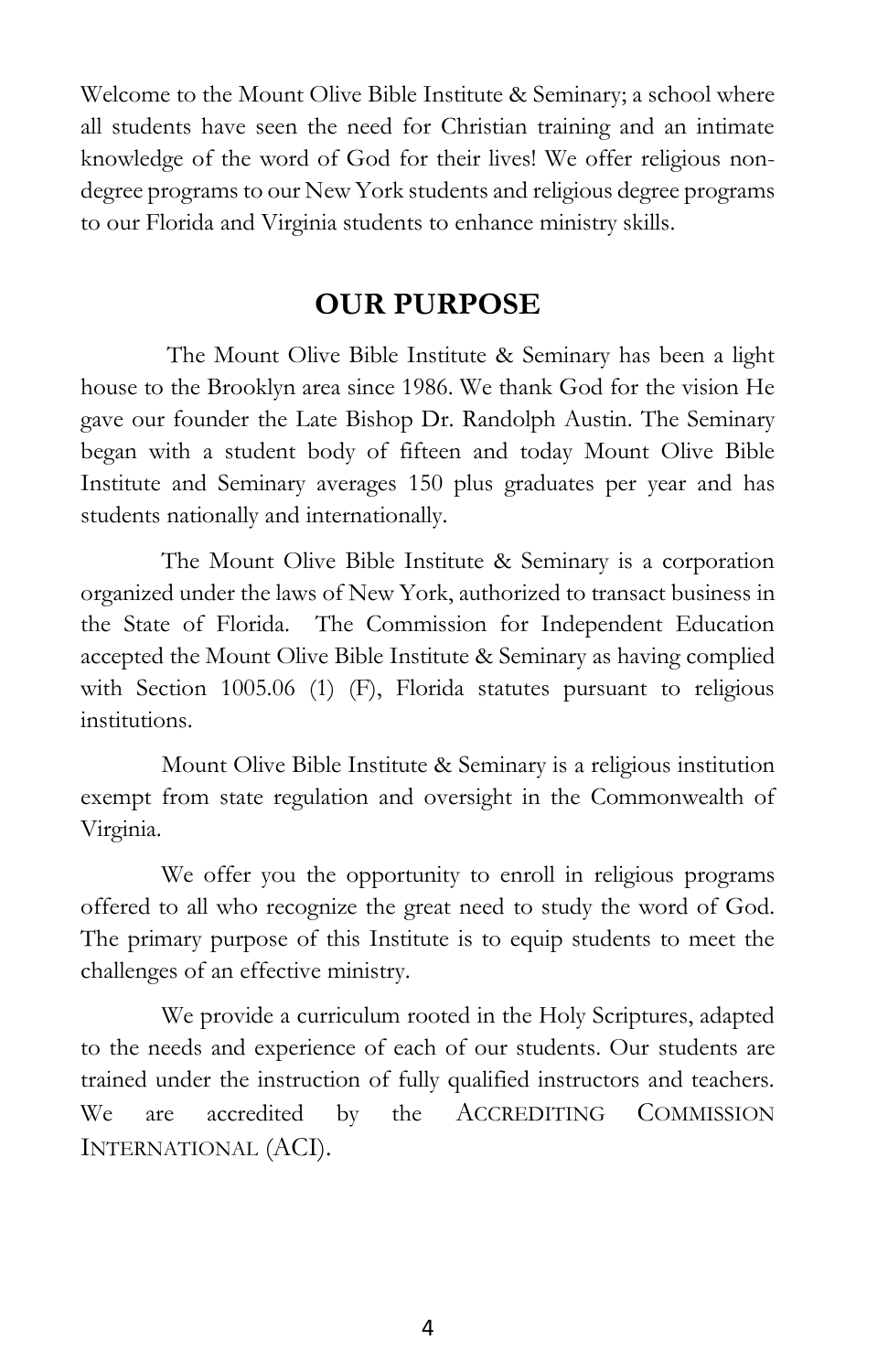# **Mission Statement**

- **A. The Mount Olive Bible Institute and Seminary, Inc. is a Christian Not-For-Profit Institution. Established in recognition of the need to spiritually qualify men and women for the Gospel Ministry.**
- **B. To instruct classes in Christian Education to all races, color, sex, national or ethnic origins.**
- **C. To support the work of other Institutions or Organizations of the same or similar purpose.**
- **D. To provide community service as the board of advisors deem necessary and appropriate.**
- **E. To solicit, collect and otherwise fund-raise money for the educational purpose of the Corporation and its particular interests.**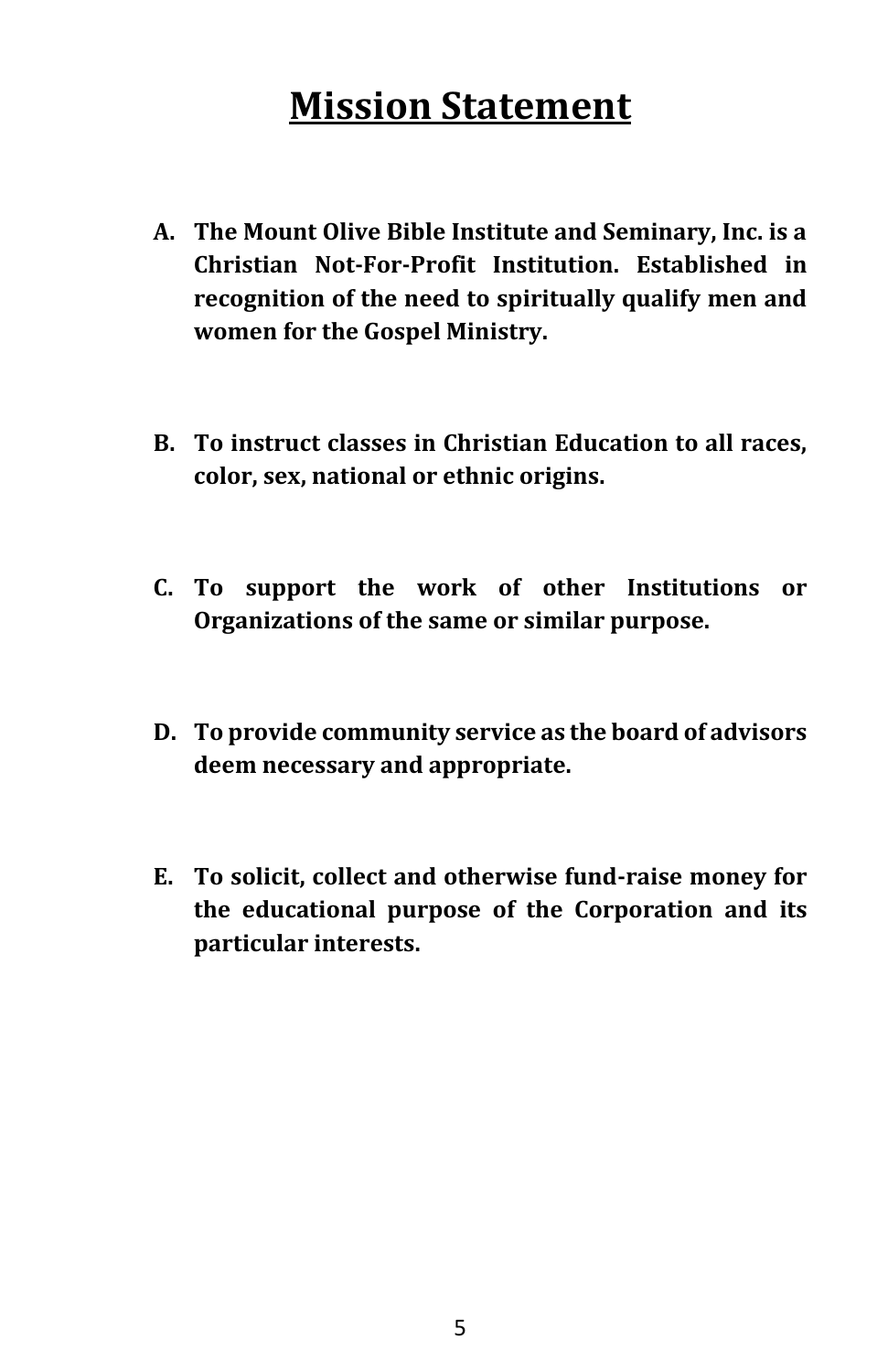### The Statement of Faith

- 1. We Believe in One God Father, Son and Holy Ghost. (*Mark 10:29*)
- 2. We Believe that the Lord Jesus Christ, The Only Begotten Son of God, was conceived of the Holy Spirit; Born of the Virgin Mary; crucified; died; buried and resurrected. He ascended into Heaven and is now seated at the right hand of God the Father. (*Luke 1:35*)
- 3. We Believe that the Bible is the inspired, infallible, authoritative Word of God. It is the revealed will of God. It is the Power of God unto Salvation. (*II Tim 3:15-17; II Peter 1:21*)
- 4. We Believe that all have sinned and come short of the Glory of God and repentance of sin through faith in the Blood of Jesus Christ is necessary for the forgiveness of sins. (*Romans 3:23; 6:23; 10:8-10*)
- 5. We Believe Holiness to be God's standard of living for His people. (*Eph. 4:24*)
- 6. We Believe that Baptism in water is by immersion for Believers. This ordinance is a symbol to the world that one has died and buried with Jesus and has been raised with Him to walk in newness of life. (*Matt 28:29; Acts 10:47*)
- 7. We Believe in speaking with other tongues as the Spirit gives utterance which is the initial evidence of the Baptism of the Holy Spirit. (*Matt 3:11; John 14: 16-17; Acts 1:8*)
- 8. We Believe Divine healing is provided for all in the atonement of Christ. (*Matt 8:17; Isa. 53:4-5*)
- 9. We Believe the Lord's Supper is an ordinance of the Church symbolizing the broken body and shed Blood of Jesus Christ as the New Covenant between God and Man. (*I Cor. 11:24, 25, 28*)
- 10. We Believe in the Resurrection of the Just, and the Return of Our Lord. (*Titus 2:13*)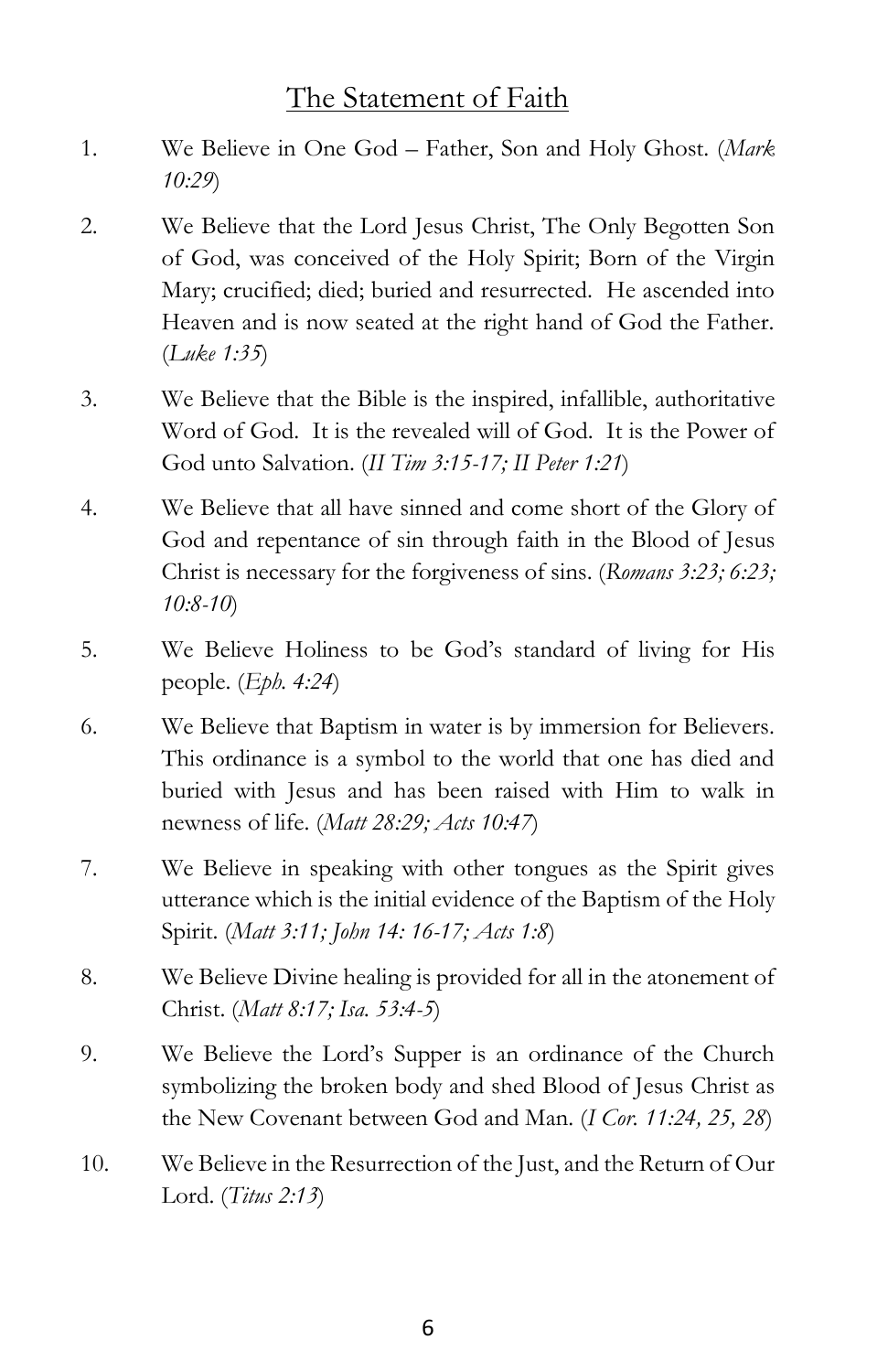# **Accreditation**

The following accrediting agencies that govern the Mount Olive Bible Institute & Seminary are classified as NON-GOVERNMENTAL Accreditations. The accrediting agency is not recognized by the USDOE.

We will accept any transfer of credits from any schools under this classification. However, transfer of secular credits is not guaranteed for acceptance into our religious programs. It must also be noted that the Mount Olive Bible Institute & Seminary will confer strictly religious degrees and therefore no guarantee is given or implied for acceptance into the secular world.

Accreditations are from the following institutions:

Accrediting Commission International since 2004

The address for **A.C.I** is:

PO Box 1030

Beebe, AR 72012

[\(www.accreditnow.com\)](http://www.accreditnow.com/)

PH: (877) 244-1989

All degrees are conferred by the Mount Olive Bible Institute and Seminary of Florida and Virginia.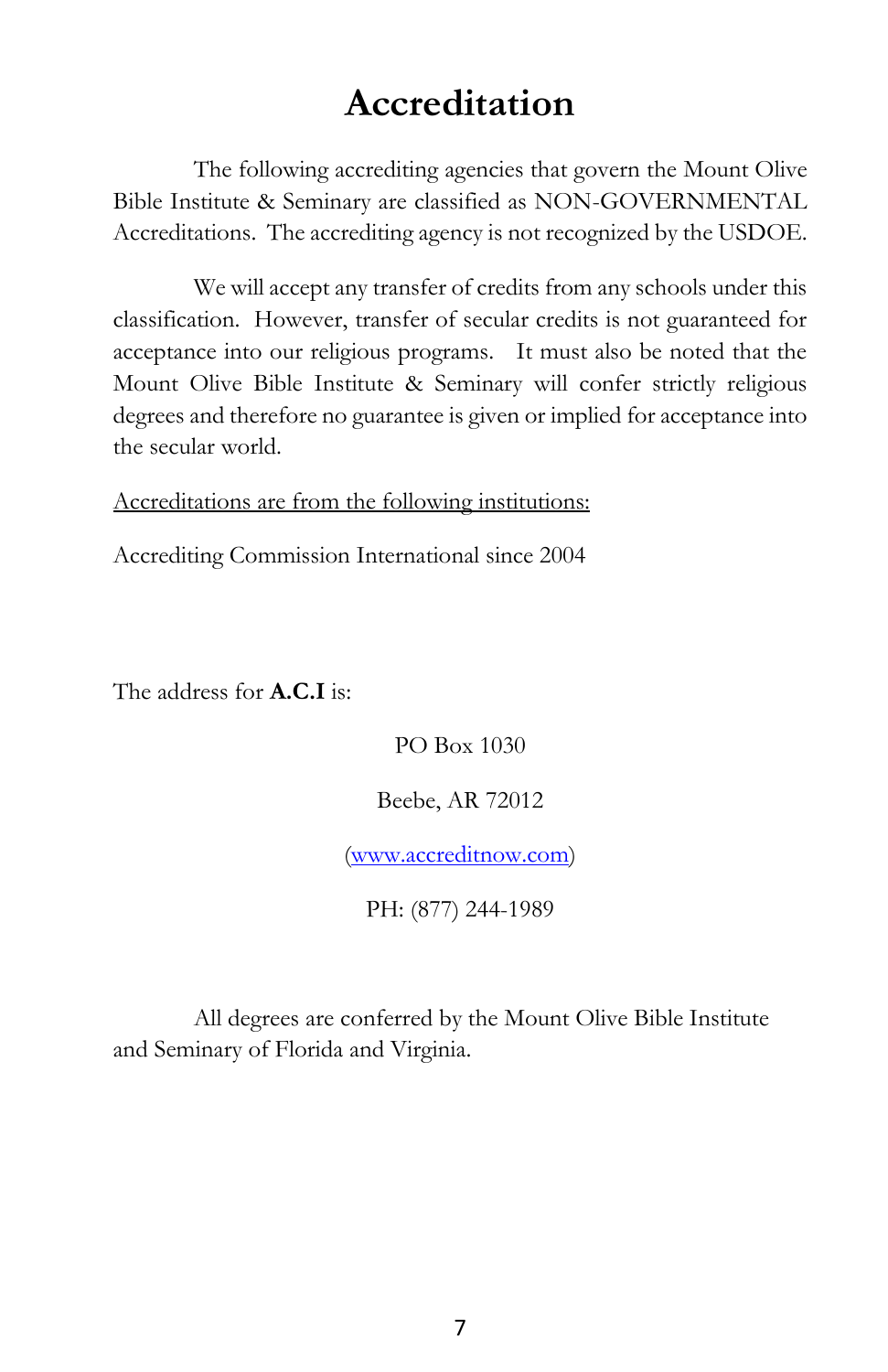# **THE VISIONARY & THE VISION**



The Late Bishop Dr. Randolph Austin birthed

a vision greater than himself. It was in the year 1986 that the Mount Olive Bible Institute & Seminary opened its doors to fifteen students eager to study to show themselves approved unto God. He was excited to teach the truth of God's word to those that were eager to learn. The school was led by Dr. Austin and as he surrounded himself with profound men and women who carried the gift of teaching to the body of Christ.

The school became a beacon of light here in Brooklyn and Dr. Austin saw the need not only to offer certificate courses, but he wanted to grant his students new insight of deep theological study on a post graduate academia. He sought the help of Frank and Julie Stranges who allowed him to confer earned degrees from the International Theological Seminary of California. With this ability to give students earned degrees Bishop Austin saw his dream, his vision took flight!

God had more planned than Dr. Austin understood in his earlier years of dreaming and the school was also covered by Lighthouse Christian College. Truly as he delighted himself in Christ, God granted Dr. Austin more for his faithfulness. It was in 2004 that the Mount Olive Bible Institute & Seminary was incorporated and by 2009 it became a licensed, accredited school.

Bishop Dr. Randolph Austin got to see his vision materialized and established as God promised him. He saw that because the school doors were opened; it allowed men and women from various denominations to participate and enhance their theological experience of God's word. Our visionary graduated from this life to eternal glory September 2014. We give God great thanks for blessing us with a man with a vision that carried out his mission.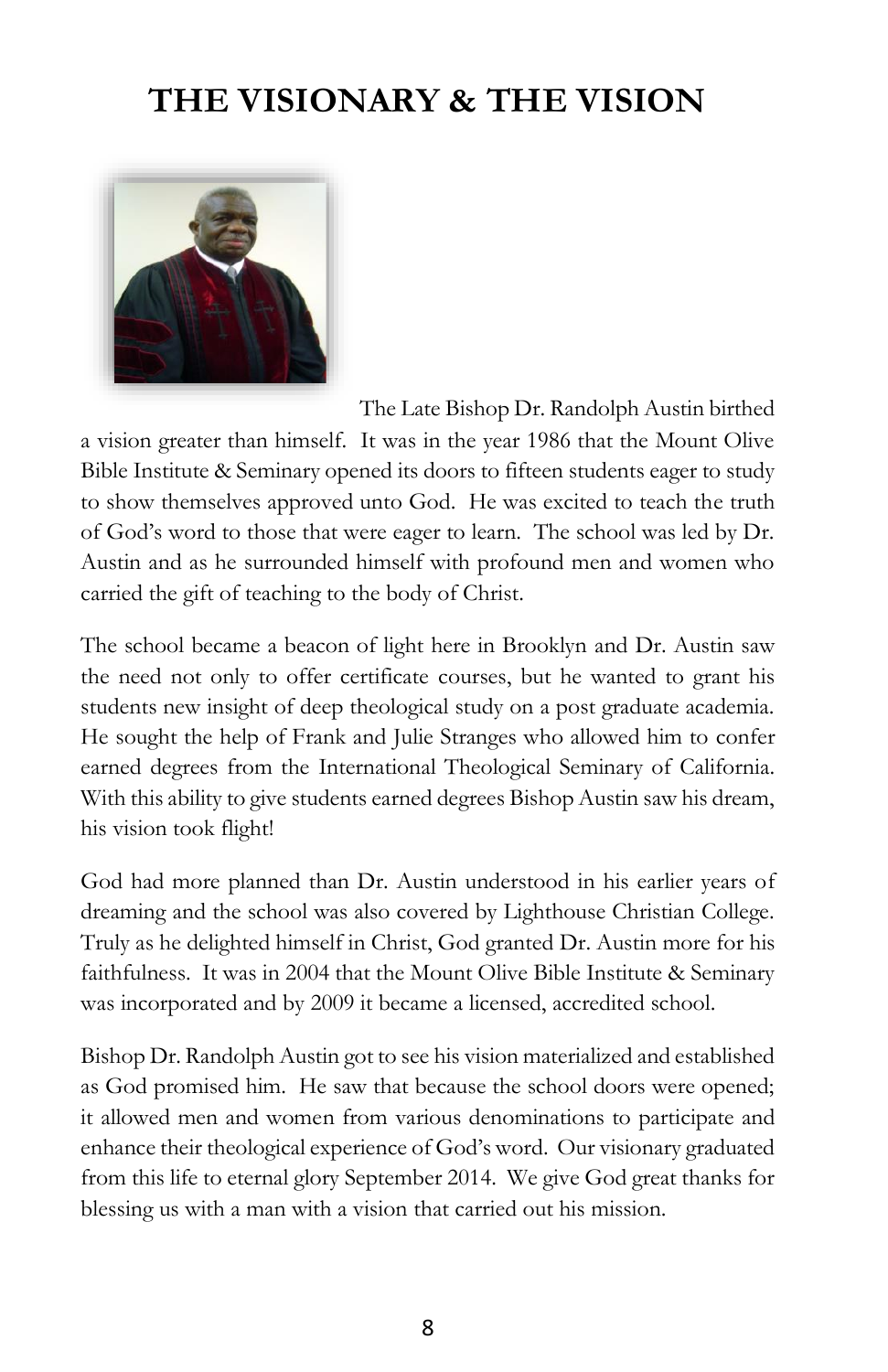## FACULTY & STAFF

### BROOKLYN CAMPUS

| Dr. Gabriel Austin, Th.D., D.D., Ph.D.<br>President |                                                                                                                                                                                                                                     |  |
|-----------------------------------------------------|-------------------------------------------------------------------------------------------------------------------------------------------------------------------------------------------------------------------------------------|--|
| <b>Vice President</b>                               | Dr. Catherine Austin, Th.D., Ph.D.                                                                                                                                                                                                  |  |
| Dean                                                | Dr. Gale Forde, C.Ed.D., Th.D., D.D.                                                                                                                                                                                                |  |
| Professors-                                         | Dr. Victor Taylor, S.Th.D.<br>Dr. Sharon Christian, D.ChPs; Ph.D.<br>Dr. Brenda Lyken-Quashie, Th.D., Ph.D.<br>Dr. Eileen Anderson, D.ChPs.<br>Dr. Colleen Marshall, D.ChPs.<br>Dr. Karen Abrams, D.R.E.<br>Dr. Sheena Brown, Th.D. |  |
| Asst. Professors -                                  | Dr. Rany Williams, Th.D.<br>Dr. Paula Charles, Th.D.                                                                                                                                                                                |  |

# ADMINISTRATION

| Office Administration Dr. Annette Austin, Th.D. |
|-------------------------------------------------|
| Dr. Karen Abrams, D.R.E.                        |

### QUEENS CAMPUS

Professors- Dr. Clint Brown, Th.D. Dr. Sheena Brown, Th.D.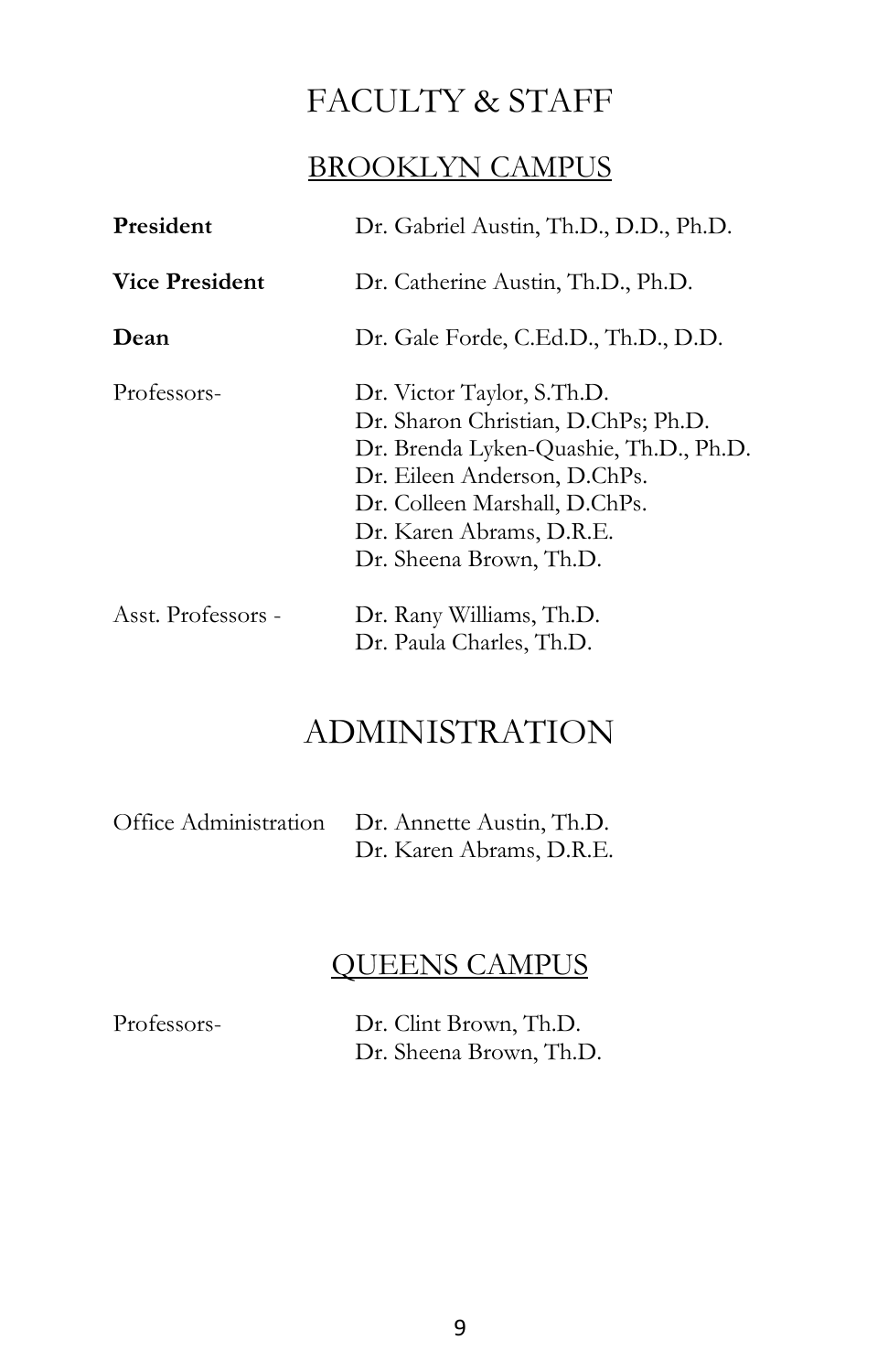# FACULTY & STAFF

#### OSSINING CAMPUS

| Dean of the Ossining                                     | Dr. Joan Whittaker, MLS, Th.D., Ph.D.                                                      |  |  |
|----------------------------------------------------------|--------------------------------------------------------------------------------------------|--|--|
| Professors -                                             | Dr. Colin Dacres, Th.D.<br>Dr. Margaret Butler, Th.D.<br>Dr. Michael Gardner, Th.D., Ph.D. |  |  |
| Asst. Professors -                                       | Dr. Charmaine Brissett, Th.D.                                                              |  |  |
| Office Administration:                                   | Dr. Margaret Butler, Th.D.<br><u>BRONX CAMPUS</u>                                          |  |  |
| Dean of the Bronx Campus<br>Dr. Navlett Coleman, D.ChPs. |                                                                                            |  |  |
| Professors -                                             | Dr. Marcia Thomas, D.ChPs.                                                                 |  |  |
| Office Administration:                                   | Mario Johnson<br>Keanna Coleman                                                            |  |  |
| ALUMNI DIVISION                                          |                                                                                            |  |  |
| President                                                | Dr. Paula Charles, Th.D.                                                                   |  |  |
| Dr. Debbie Carter-Gordon, Th.D.<br>Secretary:            |                                                                                            |  |  |
| Advisor:                                                 | Dr. Annette Austin, Th.D.                                                                  |  |  |

Committee Members: Dr. Jadine McLaughlin, Th.D. Dr. Jacqueline Doyle, Th.D.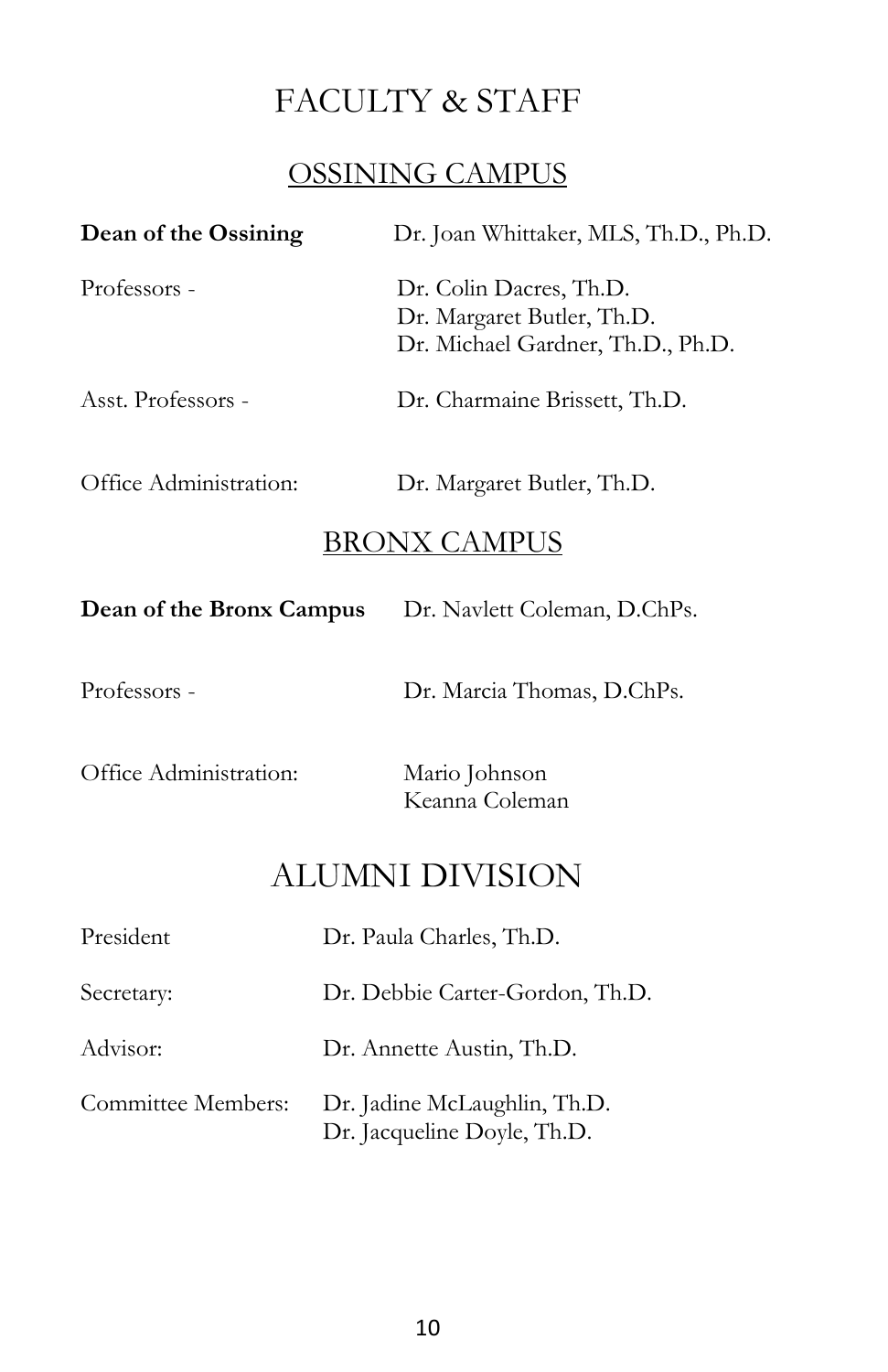# **Admissions**

Mount Olive Bible Institute & Seminary admits students of any race, color, nationality, sex, ethnic origin, or disability to all the rights, privileges, programs and activities generally accorded or made available at MOBI&S.

A non-refunded application fee of \$100.00 is required from all registrants.

#### **NON-DEGREE PROGRAMS:**

The following conditional requirements must be met prior to admission:

- 1. Completed application.
- 2. \$50.00 for your non-refundable registration fee.
- 3. \$150.00 deposit of tuition to obtain a deferral tuition agreement.

#### **EARNED DEGREE PROGRAMS (FL & VA students):**

The following conditional requirements must be satisfied prior to admission in any of the degree classes:

- 1. Provide proof of previous theological experience.
	- a. Most recent earned degree and,
	- b. Official transcript (*This will determine your next level in prospective studies*)
- 2. \$50 for your non-refundable registration fee.
- 3. Your initial deposit of \$300.00 of tuition to obtain a deferral tuition agreement for applied degree programs. (*Once bursar records indicate acceptance of your initial deposit then you can obtain your course work binder*)

#### **ONLINE STUDY:**

Our online courses utilize the servicing platform of Google Meet for our faculty and student body. Google Meet carries the capability for our faculty to post, collect and grade assignments. All registered student body members will have access to our servicing platform for their studies.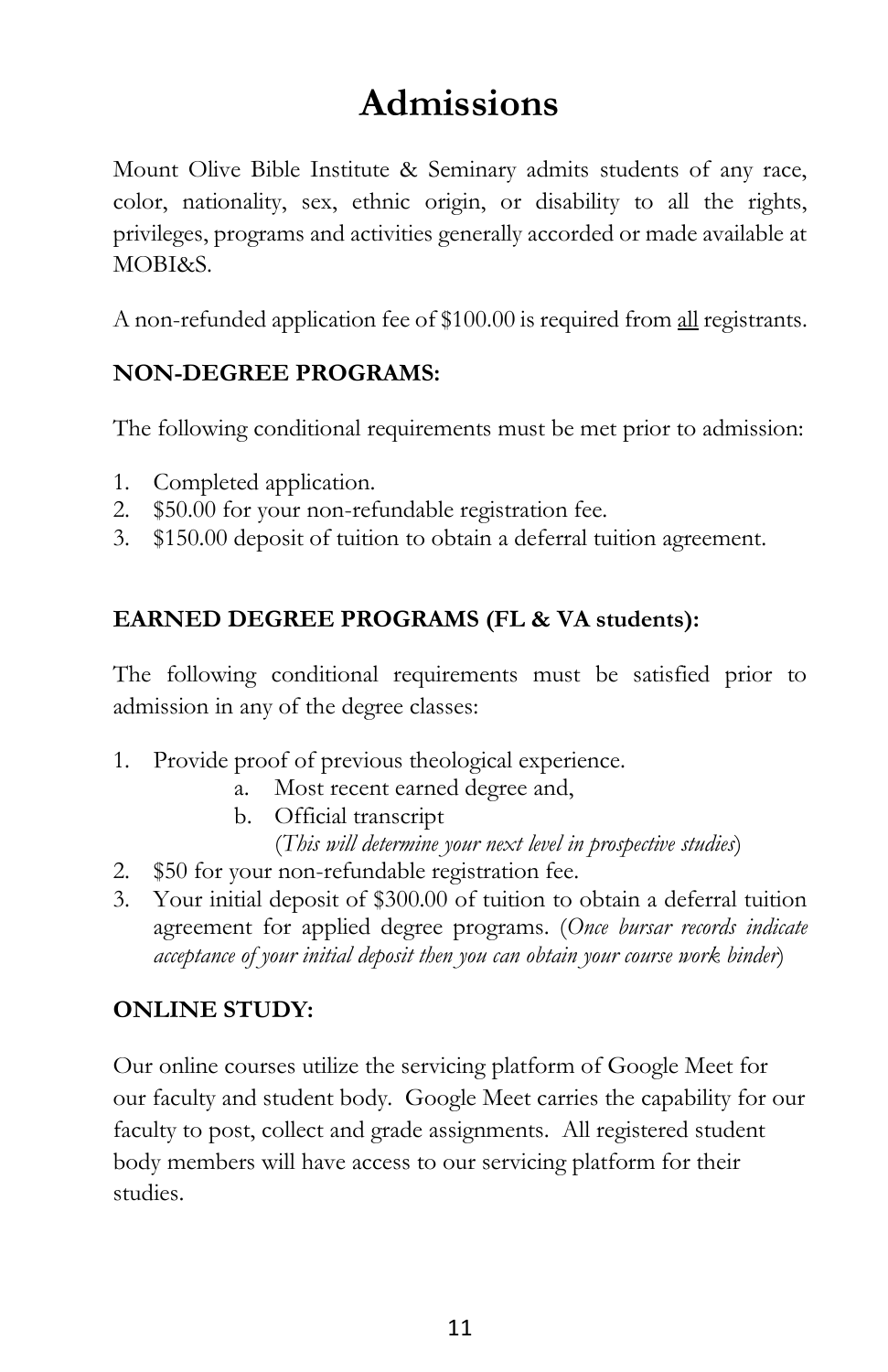Registered student body members with a Mt. Olive Bible Institute & Seminary assigned email address will have access to:

- 1. Posted online announcements from the faculty or staff body.
- 2. Course content: (course materials, presentations and/or handouts, etc.)
- 3. Posed questions to your professors.
- 4. Completed assignments, and/or exams.
- 5. Collect graded tests.

Google Meet Mobile

The Google Meet App can be downloaded on your smartphones and tablets for your use of convenience. Simply go to your 'App Store' for Apple product users or to the 'Play Store' for Android users.

Google Meet for Laptop and Desktop Computers

It is advised that Laptop and Desktop operators utilize Google Chrome web browser for the Google Meet platform. This will make it easier to gain access to Google Meet for your emails, classroom access along with Google drive, and all the available features.

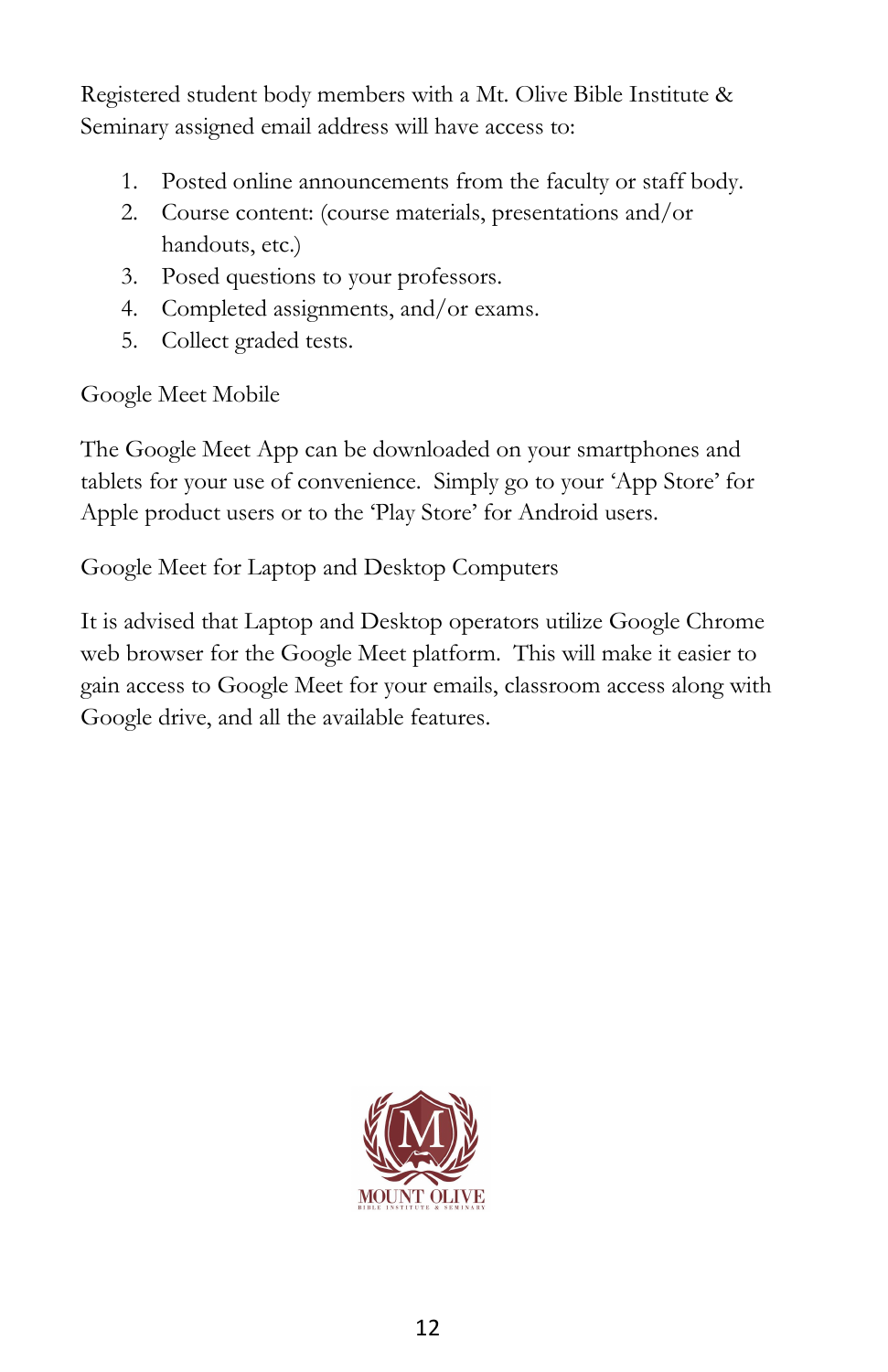# **Financial Information**

The Mount Olive Bible Institute & Seminary does not receive any financial aid from any governmental agencies. All tuition is the responsibility solely of the student. Our programs fees and set at a reasonable range. Tuition and fees are subject to change by action of the Executive Board of the Mount Olive Bible Institute & Seminary.

#### **Tuition Fee Schedule – Domestic students only** is as follows:

| Non degree / Certificate Programs \$ 450.00 |            |
|---------------------------------------------|------------|
| Associates Degree Program \$ 500.00/per yr. |            |
|                                             |            |
|                                             |            |
|                                             | \$1,800.00 |
|                                             |            |
| **PHD programs not offered to VA students** |            |
|                                             |            |

#### **Fees Schedule**: (**All fees are non- refundable**)

Student Activity Fees: (*inclusive of a wide range of activities from access to our servicing platform for virtual study to obtaining course materials.*)

#### Graduation Fees:

| • Non-Degree with full package robe\$ 115.00               |  |
|------------------------------------------------------------|--|
| • Non-Degree with robe accessories ( $N$ O ROBE)  \$ 65.00 |  |
|                                                            |  |
| • Degree with robe accessories ( $N$ O ROBE)  \$ 120.00    |  |
|                                                            |  |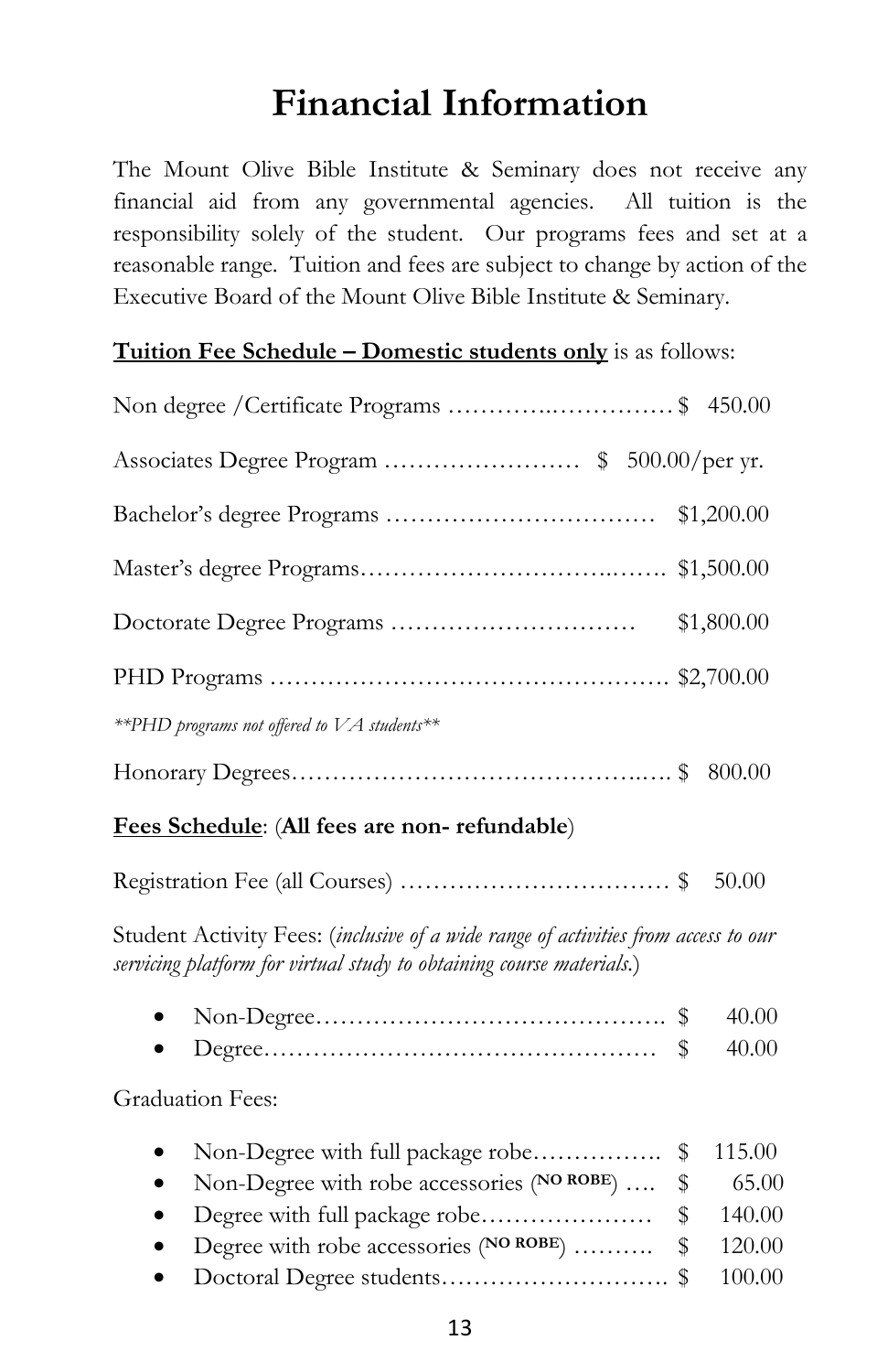#### **\*\*Additional fees will be applied for Doctoral full package gown.**

Transcript fees…………………………………………. \$ 10.00

*FYI: Full Package Robe consists of gown, cap, and tassel for all non-degree students. Full package for Degree students consists of gown, cap, hood, and tassel. Robe accessories are all the above items without a gown.*

#### **INTERNATIONAL STUDENTS:**

**Tuition Fee Schedule** is as follows:

| Non degree / Certificate Programs \$ 450.00 USD                |
|----------------------------------------------------------------|
| Associates Degree Program \$ 500.00/per yr. USD                |
| Bachelor's Degree Programs \$1,200.00 USD                      |
| Master's Degree Programs \$1,500.00 USD                        |
| Doctorate Degree Programs \$1,800.00 USD                       |
|                                                                |
| Honorary Degrees – ( <i>Doctor of Divinity</i> ) \$ 800.00 USD |

#### **Fees Schedule**: (**All fees are non- refundable and follow the same schedule as domestic students**)

Registration Fee (all Courses) …………………. \$ 50.00 USD

Student Activity Fees…………………………… \$ 40.00 USD Graduation Fees…………………………. (Same as domestic students)

**Shipping Costs**: All out-of-state students are responsible for their individual incurred costs. The cost will be determined and informed.

**GRADUATION FEES: The following fees covers, degrees, certificate, robes, robe accessories and graduation. See fee schedule according to your course level.**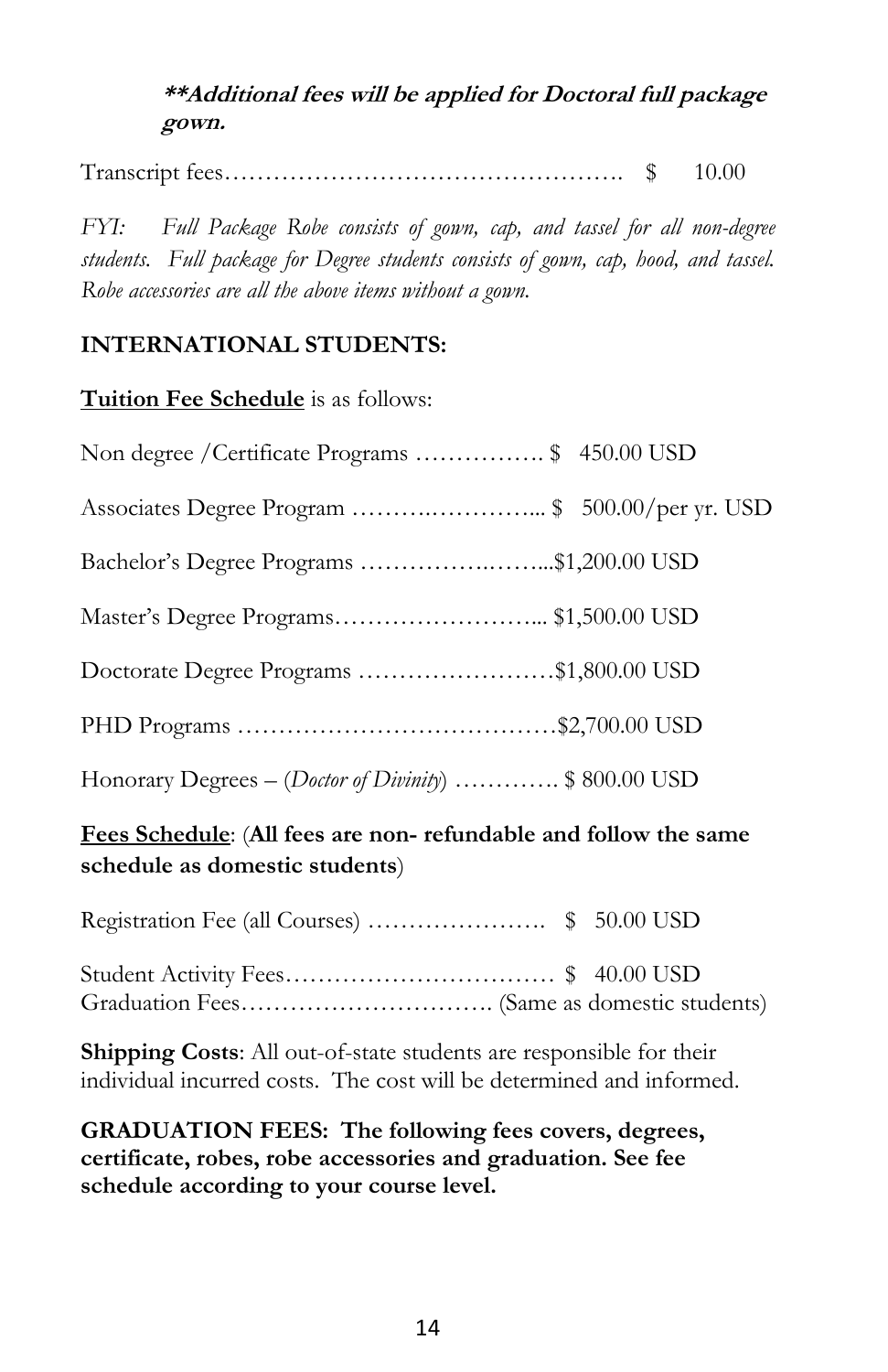All doctoral students can obtain their graduation robe from our assigned vendor. This information will be made available to you during the year of study.

All non-degree students must make an initial deposit of **\$200.00** for admission. To obtain course work booklet **initial deposit** is required.

All degree students must make an initial deposit of **\$350.00** for admission and to obtain access to your course work binder. Thesis information for degree classes will be distributed at an announce date, however, bursar records must indicate that a paid tuition minimum of \$600.00 has been satisfied.

#### **Any student requesting to take two (2) separate classes within one year must first satisfy one class financial fees and pay the required initial deposit for the second class prior to admittance.**

Upon registration all students will obtain a monthly deferred payment plan once your bursar account has a balance.

**Students receiving a deferred payment plan must satisfy their account by January 31 to maintain their active classroom status**. We ask that you kindly keep your payments on time to avoid removal from class or delay in receiving your certificate or degree. If your payments are delinquent your classes will be placed on hold until they are brought current.

#### **No personal checks for tuition will be accepted after March 1 st of each school year.**

Any student satisfying their entire bill upon registration will have their registration fee waived.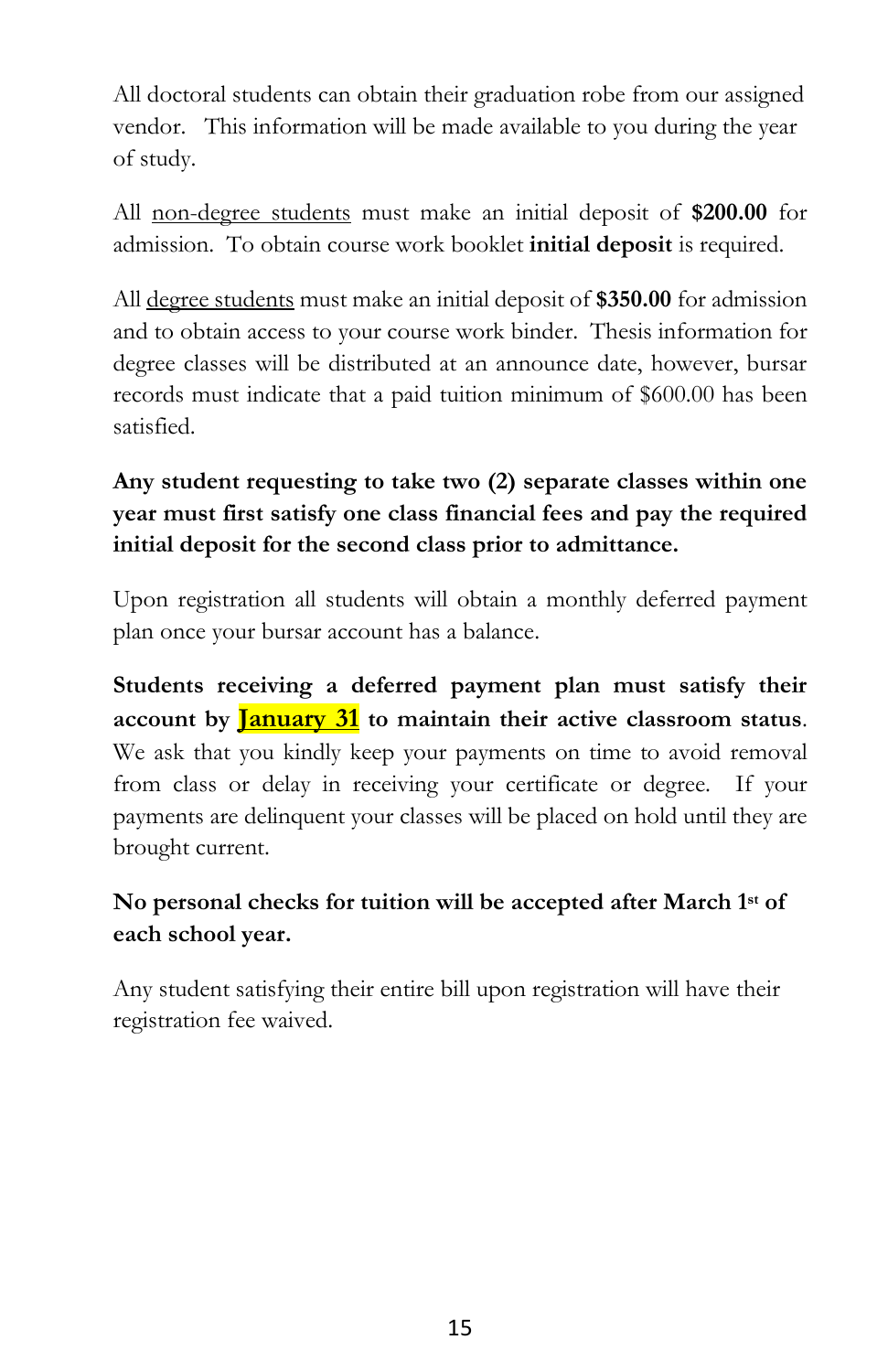#### **REFUND POLICY:**

Once you register for classes you are responsible for all tuition and fees shown on your account. To cancel your registration and be considered for tuition refund, your account must be paid in full. **Only tuition is considered for refund**. Fees are non-refundable. Tuition refund for students who withdraw officially from a program is considered on the following basis:

| Four weeks or less of classes $-$ <b>NO REFUND</b> . |                |
|------------------------------------------------------|----------------|
| Three weeks or less of classes- $40\%$ refund.       |                |
| Two weeks or less of classes $-$ 60% refund.         |                |
| First week or less of classes-                       | $80\%$ refund. |

**Deferred payment plans** are **not** considered for refund.

#### **BOUNCED CHECKS AND STOP PAYMENT CHECKS**

Any student whose check is returned for insufficient funds or stop payment on submitted checks must pay bank fees of \$30.00. Checks will no longer be accepted from defaulted student. Since the student obtained a defaulted status all future payments accepted will be in the form of cash, debit/credit card only.

We accept the following: Cash, Checks, Money Order, Cashier Checks, Debit/Credit Card



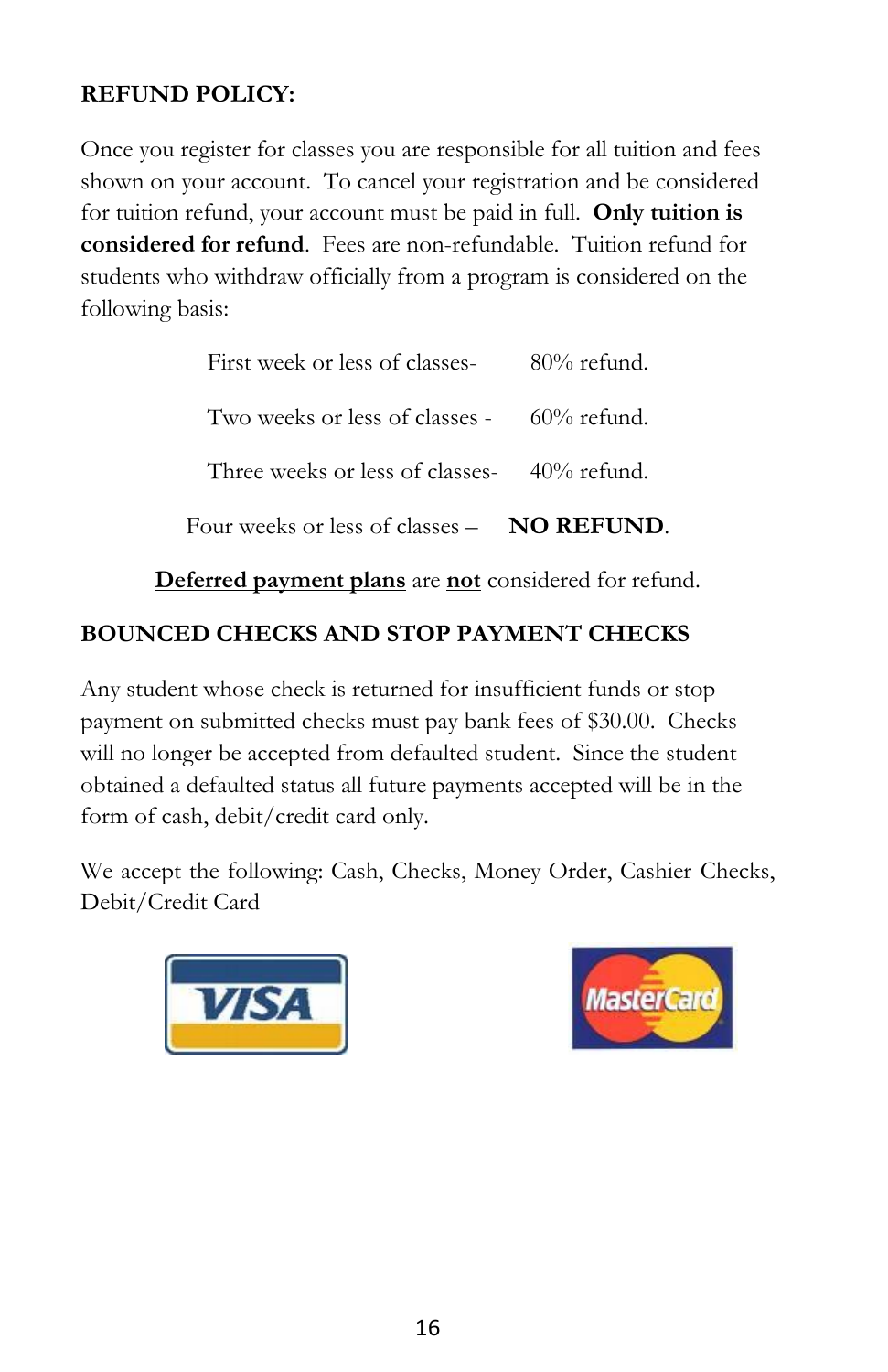# **School Governing Policies**

#### **1. Attendance/Absenteeism-**

All Students are expected to be prompt and present to every class. Excessive unexcused absences will not be allowed during the course term. MOBI&S will allow three (3) unexcused absences per school semester. If frequent absences continue student final grade and graduating status will be affected and possible dismissal from class.

#### **2. Dress Code –**

All students must always maintain the best possible appearance. Men must wear a collar shirt with tie and dress pants, no shorts, jeans, or tshirts. Ladies are required to wear a modest dress; no pants and hair should be worn conservatively and neatly groomed.

#### **3. Conduct Code -**

Cheating will never be tolerated during examinations. Students are not supposed to jeopardize their souls simply for a passing grade, cheating is just as sinful in the classroom as it is in any other area of society. Love, honor, and respect must be always shown towards members of the faculty as well as the student body, and anyone who is unruly will be dealt with accordingly.

#### **4. Incomplete assignments**

All students who have an incomplete on the final day of submission of all course work will be granted an extension of one year to accomplish their assignment for certificate of completion and or conferral of degree. Any student submitting work after the extension are not guaranteed to receive their degree and/or certificate; therefore, having to retake the course in its entirety to obtain said achievement. Consequently, forfeiting their ability to obtain refund of tuition and/or paid fees.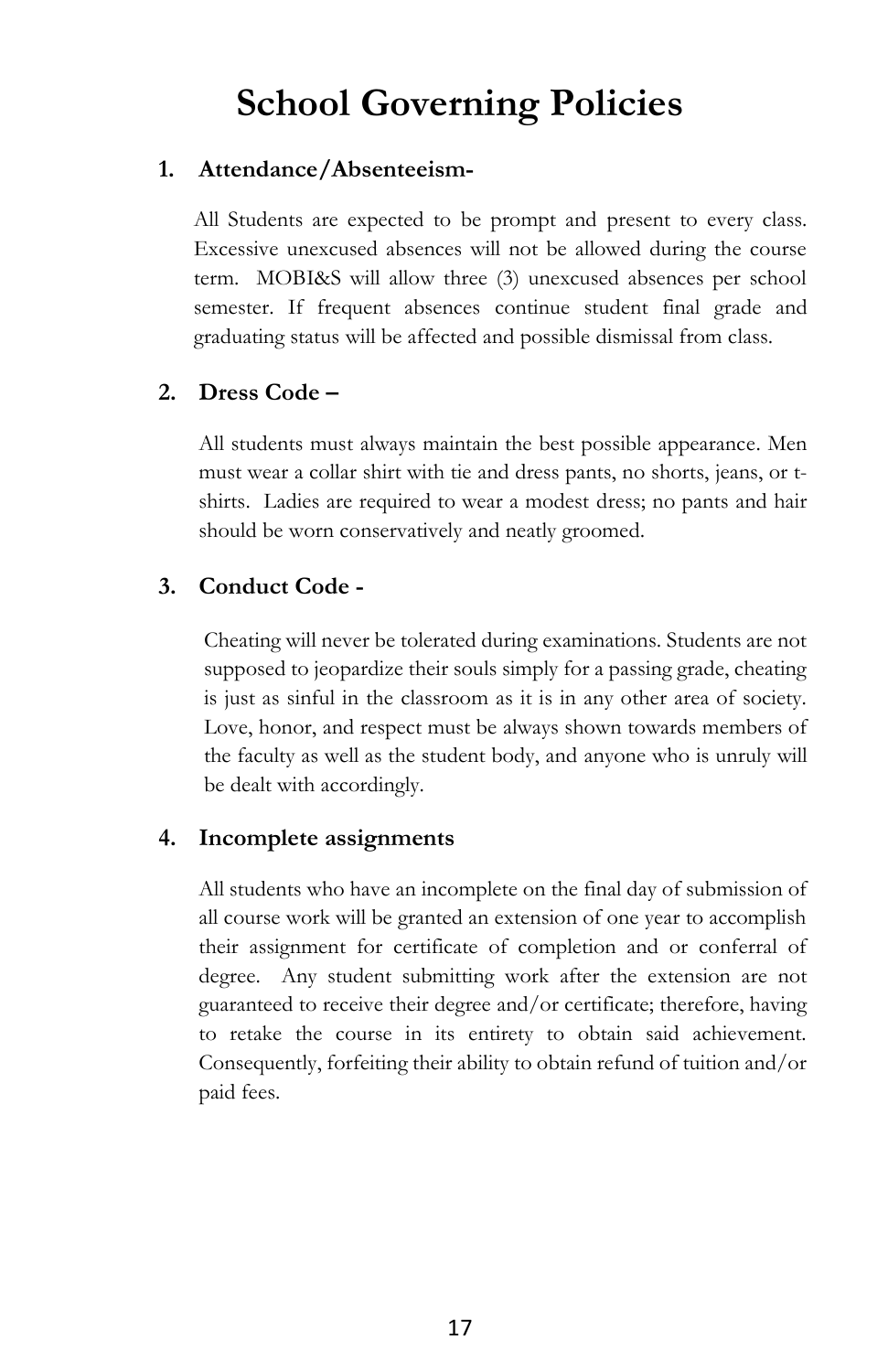#### **5. Chapel Attendance & Assignment -**

It is mandatory that each student attend and participate in chapel services. All students' attendance will be acknowledged as regular attendance. Students are scheduled and encouraged to participate in chapel services, if it is through song, scripture showers, prayer, worship leading, ushering, etc.

Scheduled sermon assignments are graded. Therefore, all students are required to present a sermon to qualify for conferral of certificate or degree. If the student cannot attend chapel services due to unforeseen circumstances; it is their responsibility to provide an excused notice to their professor. If the student is assigned to bring their chapel assignment and cannot attend the scheduled services, then it is their responsibility to see their professor regarding the necessary arrangements to be rescheduled. The monthly schedule of chapel services will be announced and given to students during the school semester.

#### **6. Graduation Rehearsal Attendance -**

To have a successful graduation preparation is the key event. Therefore, it is imperative that all graduating students attend the graduation rehearsals to guarantee such a prospect.

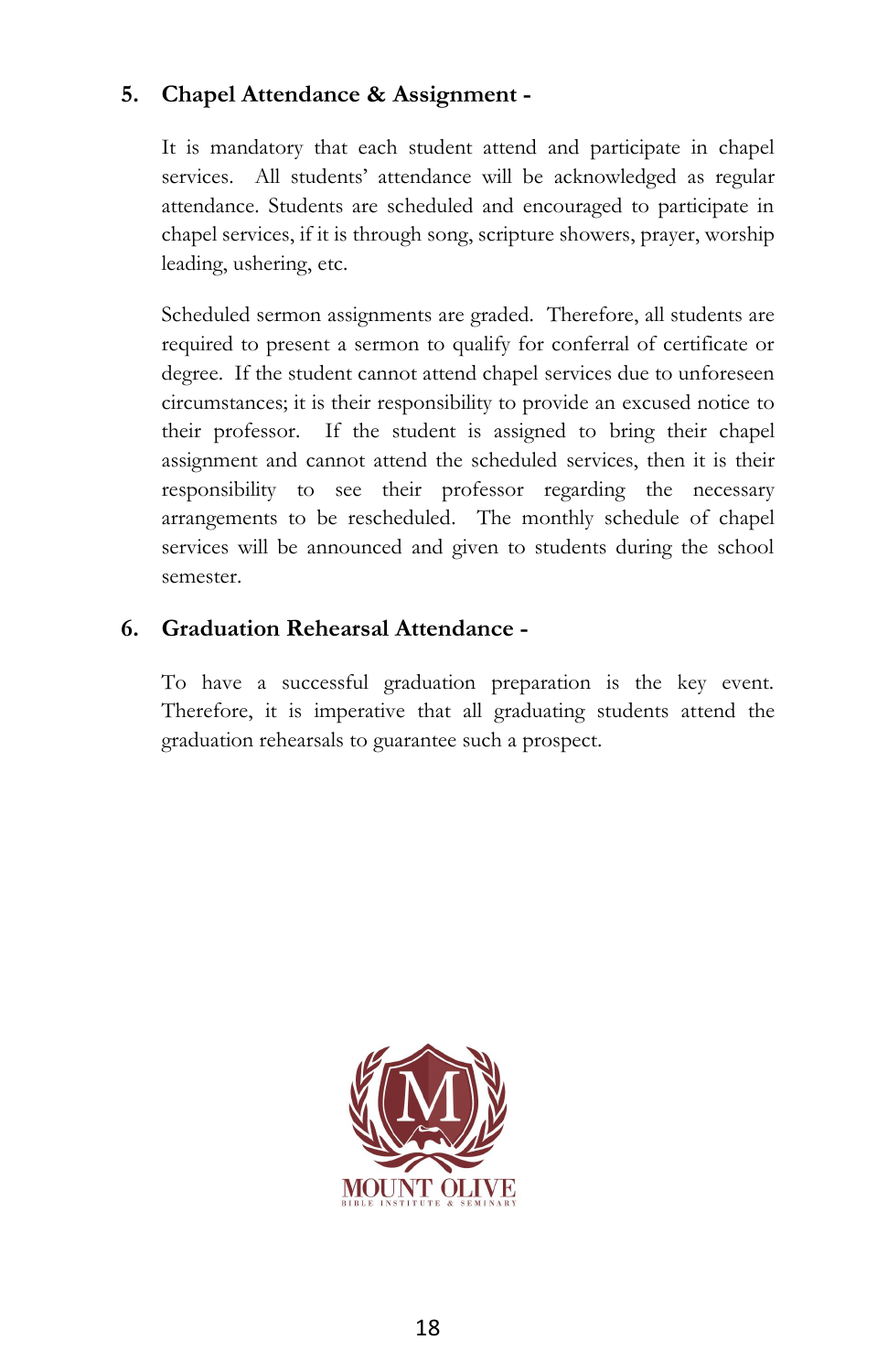#### **Course Descriptions**

#### **ORGANIZATION OF COURSES**

The courses offered by the Mount Olive Bible Institute & Seminary are structured into the following academic classifications:

- Theology
- Christian Counseling

#### **Course Prerequisites:**

Requirements for course admission will be indicated in italics following the course description. Degree programs are only offered to Florida and Virginia-based students.

#### **Course Divisions:**

#### **Degree Courses in Theology:**

Associates in Theology: (*Prerequisite – Evangelism*) Bachelor of Theology: (*Prerequisite –General Bible Survey*) Master of Theology: (*Prerequisite –Bachelor's Degree*) Doctor of Theology: (*Prerequisite – Master's Degree*) PhD- Doctor in Philosophy in Theology: (*Prerequisite – 1st year Doctoral Degree*) *\*\*PHD programs not offered to VA students\*\**

#### **Degree Courses in Christian Counseling:**

Bachelors of Christian Counseling**:** (*Prerequisite – Associates in Theology*) Masters of Christian Counseling: (*Prerequisite –Bachelor's Degree*) Doctor of Christian Counseling: (*Prerequisite – Master's Degree*) PhD- Doctor in Philosophy in Christian Counseling: (*Prerequisite –1st year Doctoral Degree*) **\*\*PHD programs not offered to VA students\*\***

**All students working towards a degree must complete all prerequisites prior to conferral of degree. NO secular studies qualify for the next level**.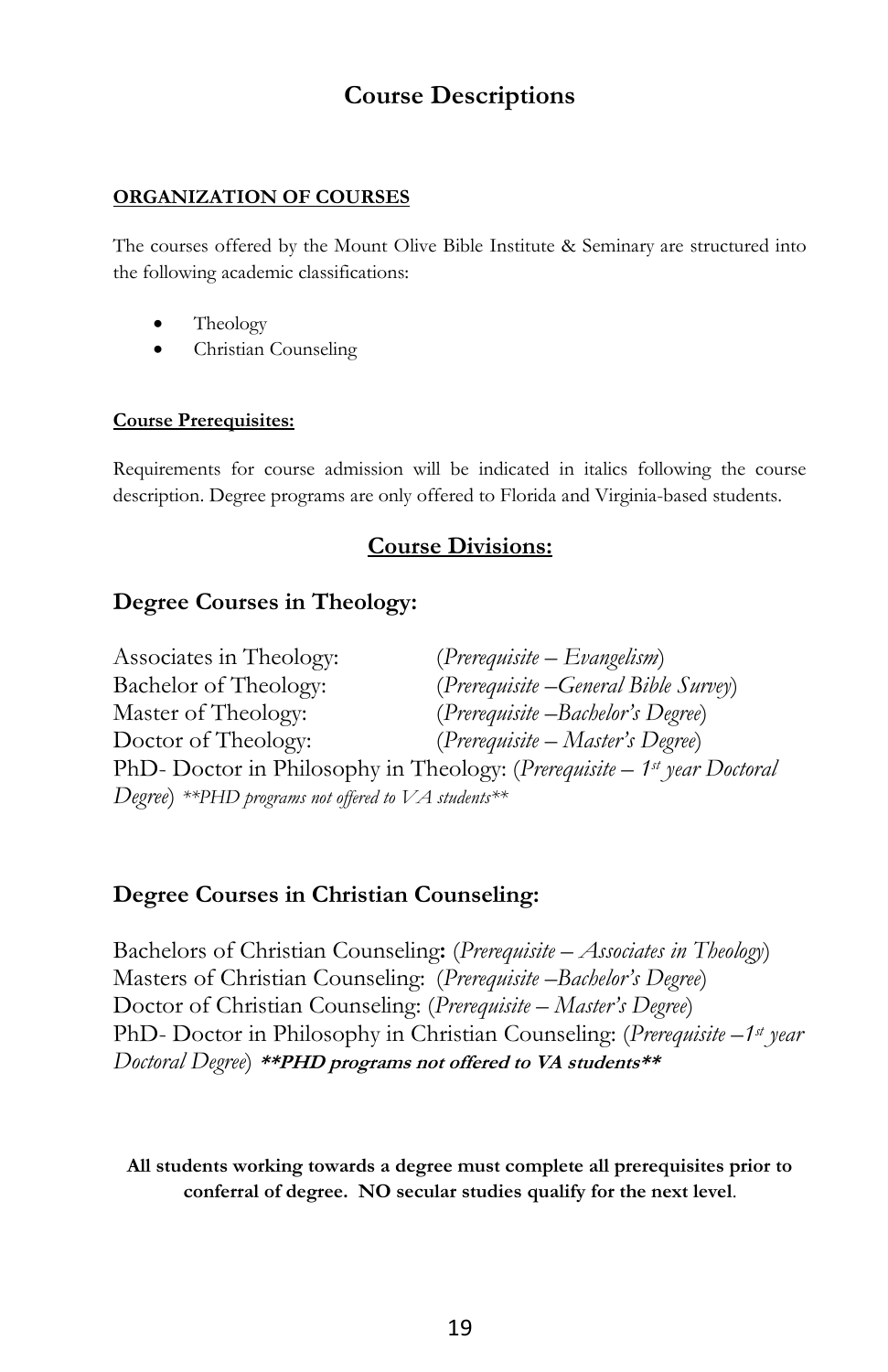#### **CERTIFICATE/DIPLOMA PROGRAMS**

#### **Evangelism: (Prerequisite for Associates studies)**

This one-year study is a study of the total church program of evangelism, including personal evangelism, pastoral evangelism, and professional evangelism. The call, qualifications, duties are taught. An emphasis on the methods, message and means of evangelism. This life of a spirit filled soul winner is taught. Simplified homiletical studies are reviewed where the principles and techniques of sermon preparation and delivery.

#### **COURSE OUTLINE:**

| Evangelistic Qualifications and Callings Homiletics Theoretic, |                          |
|----------------------------------------------------------------|--------------------------|
| Practical Application,                                         | The Evangelist in Action |
| Personal works with Young People,                              | Altar work, etc.         |

#### **Christian Counseling**

This study in counseling is a course to prepare any candidate to offer effective counseling with scriptural background techniques. Strategic topics of study will be examined by student to produce knowledgeable tactics. Student will also have a practicum in role counseling and lecturing.

#### **Prior to admittance of a certificate program in Christian Counseling the student must first obtain or taken the pre-requisite classes in Evangelism and General Bible Survey.**

#### **COURSE OUTLINE:**

Basic Concepts in Counseling Personal Issues Developmental Issues Interpersonal Issues Identity Issues Spiritual Issues Concise Systematic Theology Christian & Professional Ethics Public Speaking Lecture & Role Play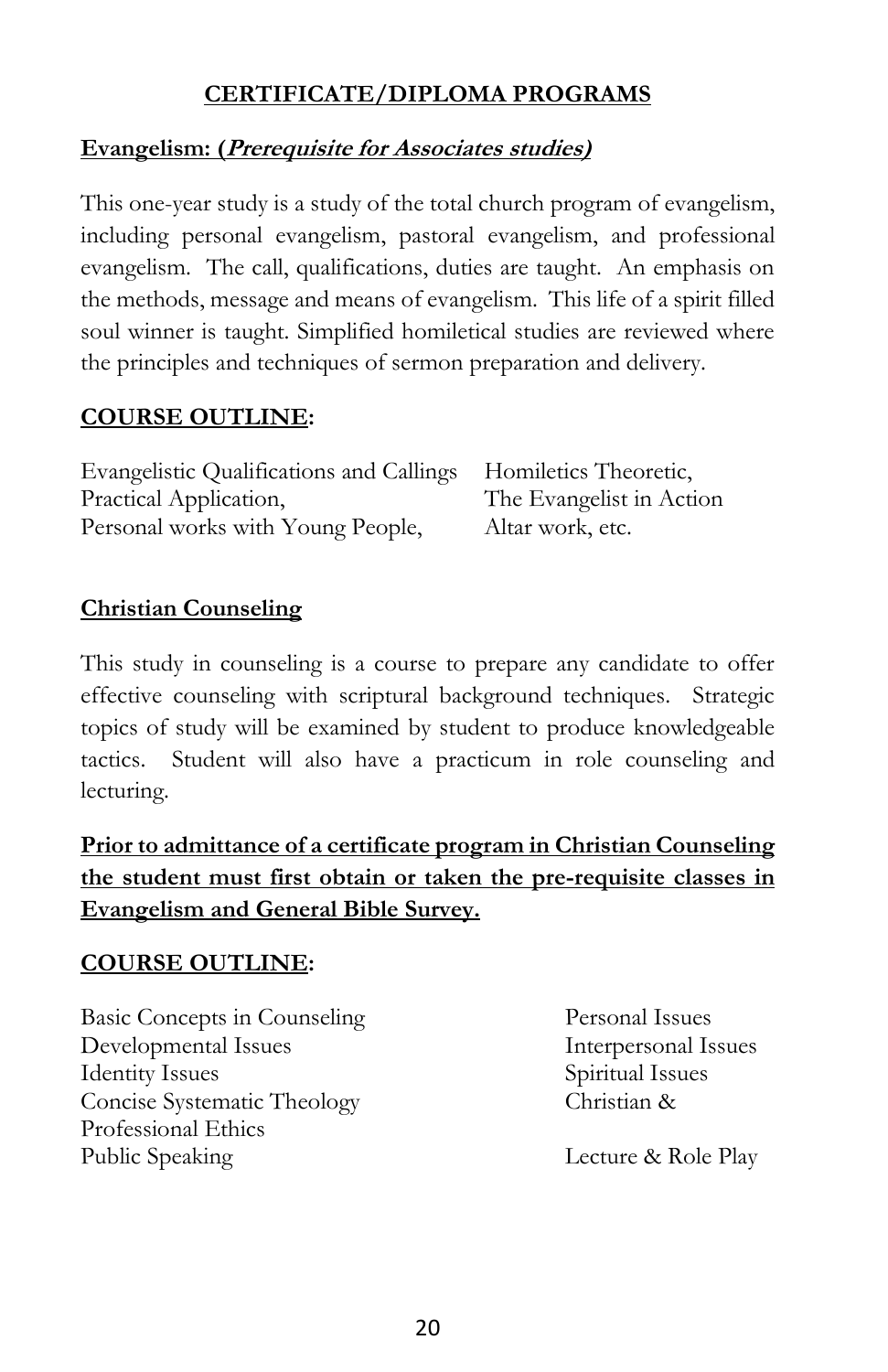#### **CHAPLAINCY PROGRAM**

Our purpose is to provide not only a fellowship for chaplains of all faiths, but a place for chaplaincy certification, educational opportunities, a community for chaplains to connect and membership affiliation to assist and help others find their call as a chaplain. Our chaplaincy program offers guidance, accountability, and chaplain to chaplain services.

This program trains and maintains skilled Christian chaplains to provide spiritual and emotional support and assistance to individuals and their families along to public and private institutions and any other agencies in times of crisis. Candidates who registered for chaplaincy will obtain their licensing certificate and badge upon completion. **All prospective chaplaincy candidates must be an ordained ministerial leader prior to applying for this course.** 

REQUIREMENTS:

- Completed Chaplaincy application
- Attend 24 hours of course training.
- Complete 10 hours of pastoral care
- Submit passport size photo in cleric attire.
- Submit evidence of ministerial credentials.
- Application fee

#### **COURSE OUTLINE:**

Crisis Prevention Personal Issues Crisis Solution Identity Issues Other Issues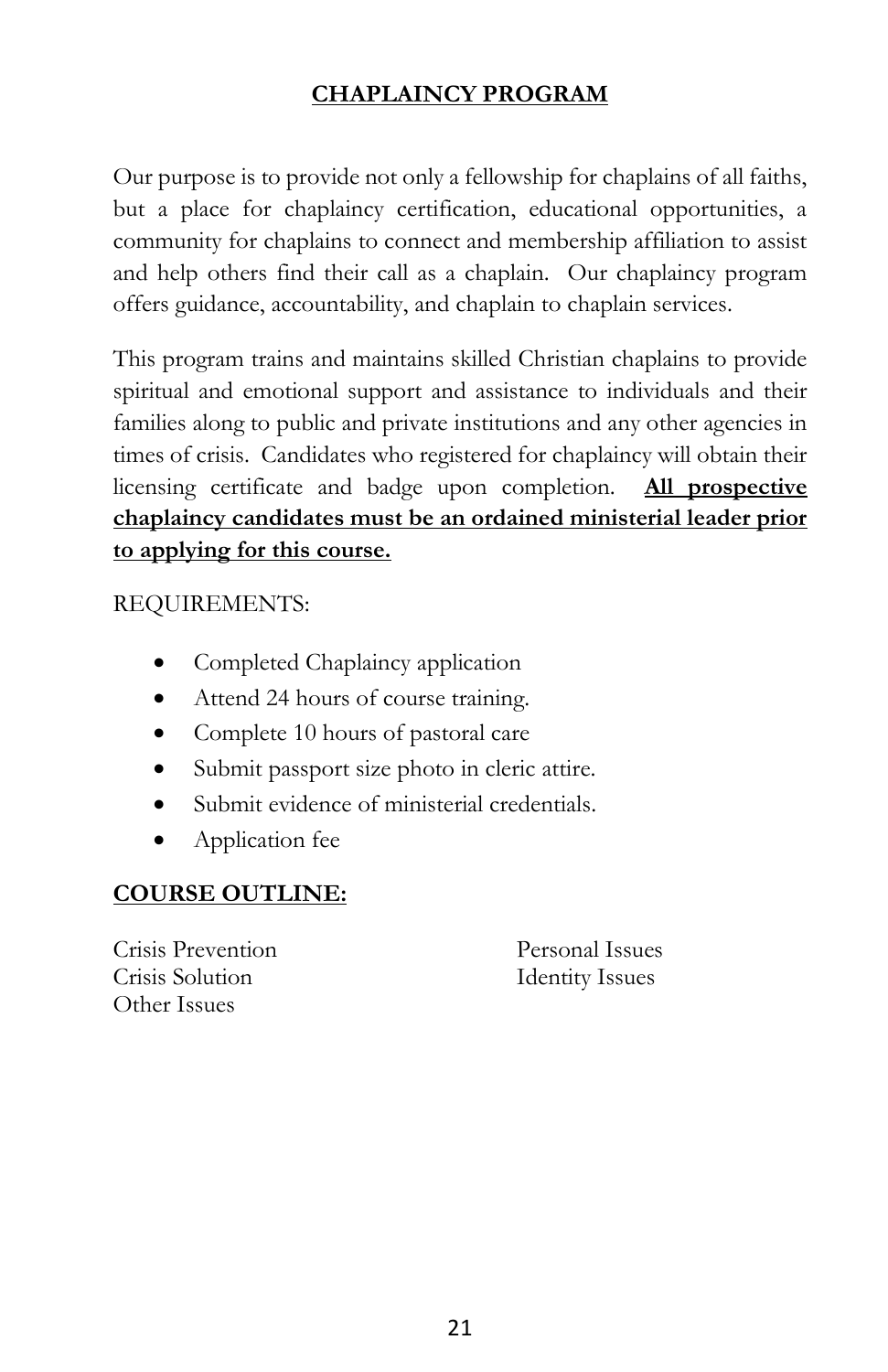Fee Schedule:

*This program is controlled by the Mount Olive Chaplaincy Association a nonprofit 501 (c)3 organization and a division of the Mount Olive organization.*

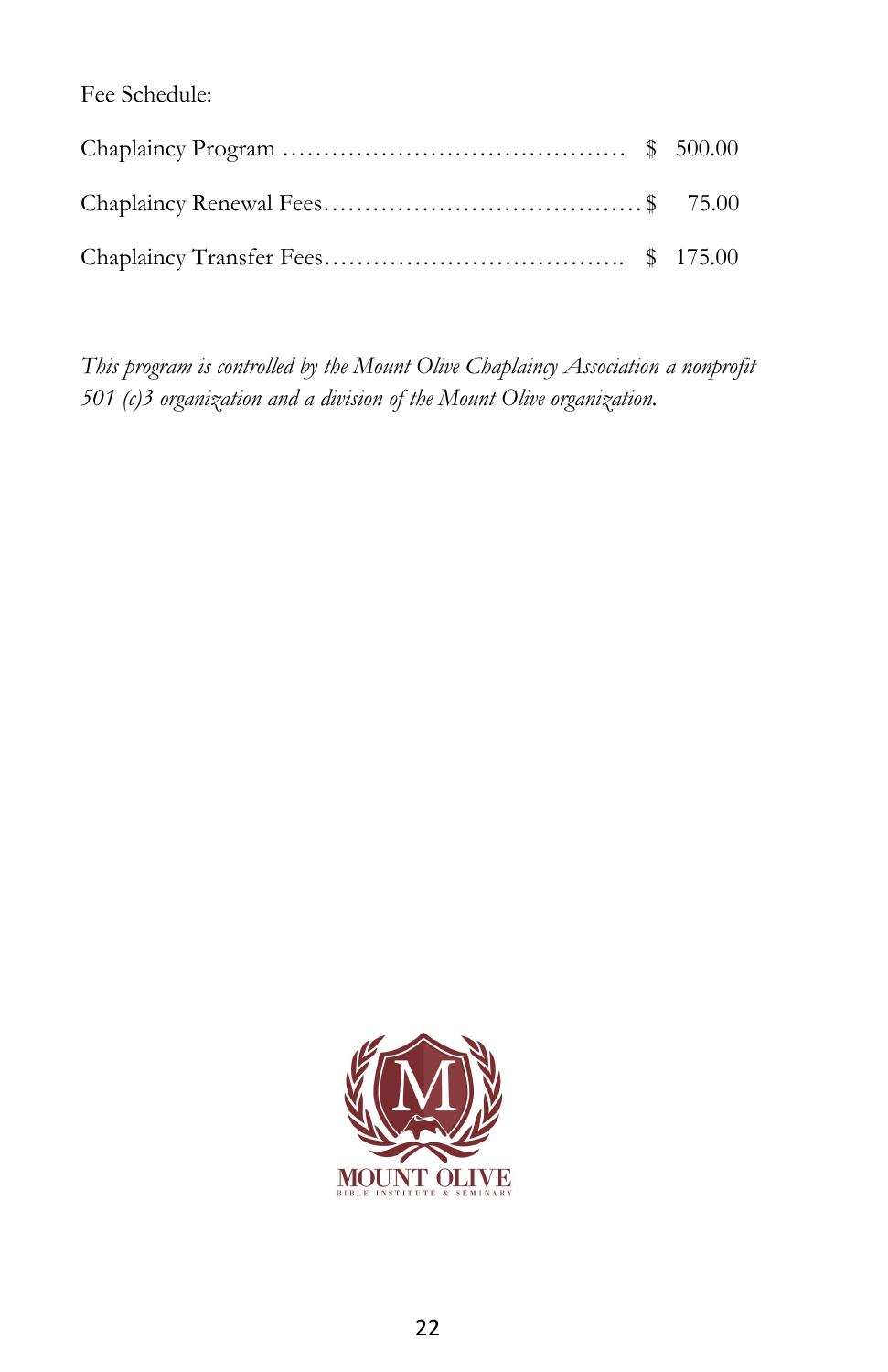#### **SIXTEEN WEEK COURSES**

#### **Christian Worker:**

Sixteen-week study focusing on the vital structure of approach to the inner working of the gospel field. Understanding the needs of the lost, and the fellow believer; gaining a greater knowledge of spiritual assistance in this field of study.

#### **COURSE OUTLINE:**

Personal Work/Essentials Visitation Working Among the Sick/Backsliders Dealing with Sinners

#### **The Book of Revelation**

The course is a refresher and in-depth panoramic study of the twentytwo chapters of revelation. The course will take you through the climax of biblical prophecy of the end times focusing on the present, and future to behold.

#### **Leadership**

An intense study of the qualifications and the skills each leader in the gospel needs to acquire success. Along with a book study that grants greater insight to the needs of aspiring leaders.

#### **COURSE OUTLINE:**

| What does Leadership mean?            | <b>Better</b>     |
|---------------------------------------|-------------------|
| Leaders for the Church                |                   |
| How to Sustain High Leadership Morale | Qualifications of |
| Leaders/Selecting Leaders             |                   |

BOOK STUDY: Making of a Leader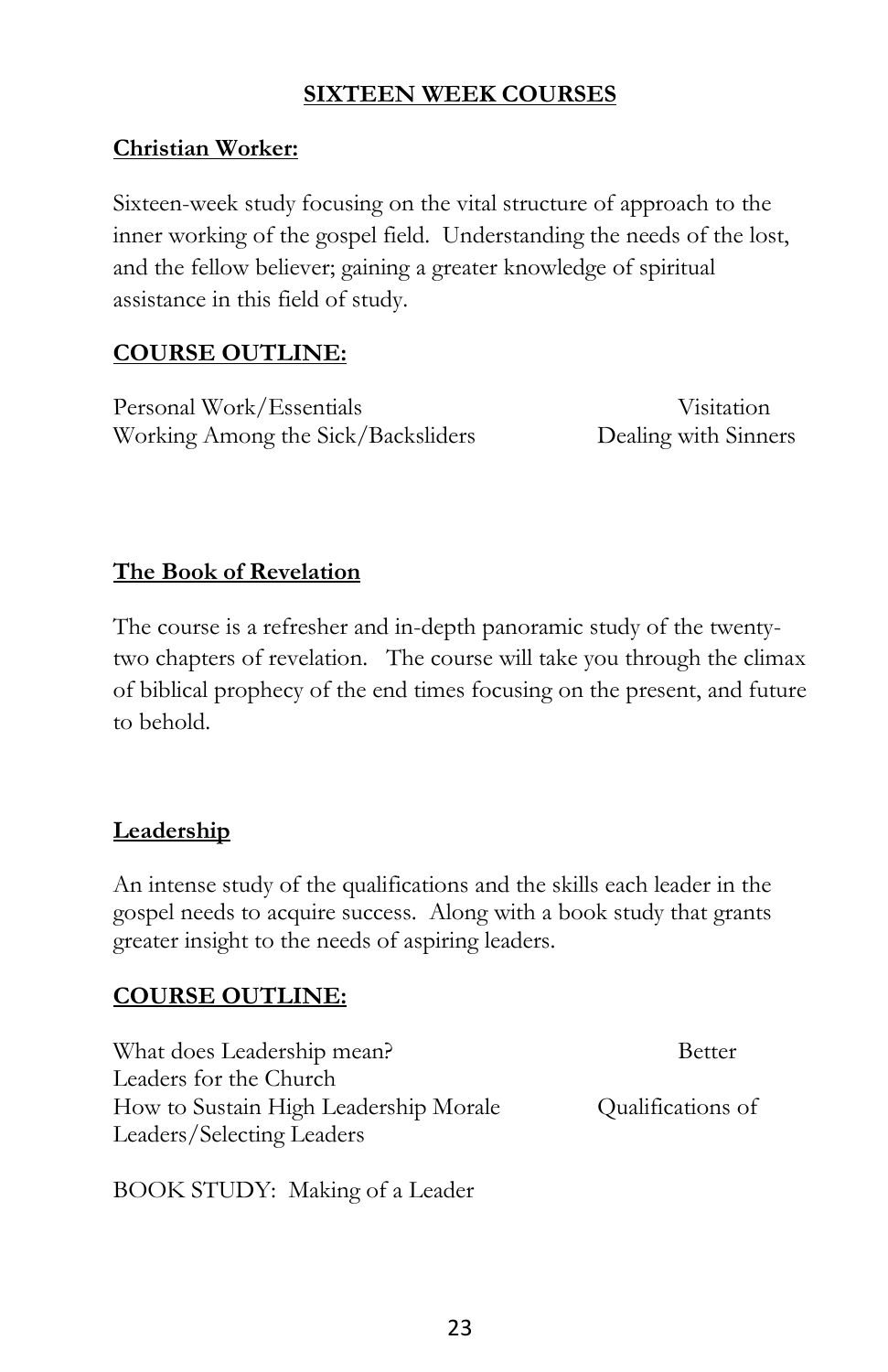#### **DEGREE PROGRAMS IN THEOLOGY (FL & VA)**

#### **Associates - General Bible I (30 semester hours -Prerequisite for Bachelor studies)**

In this first year of study, student will concentrate on foundational studies which include Old and New Testament panoramic view of chief events, prominent characters and main themes. Studies will also include homiletics studies in sermon preparation in theory. Students will also begin a foundational view of interpreting biblical language in typology and symbols.

#### **COURSE OUTLINE: First Year**

Old Testament Survey New Testament Survey The Dispensations & Covenants Typology Homiletics Report Writing

#### **Associates - General Bible II (30 semester hours - Prerequisite for Bachelor studies)**

In this second year of study, student will concentrate on overview of systematic theology along with a comprehensive study of where Christ is found throughout the Bible in hidden language. Students will also be required to complete their homiletic study by chapel practicum, where special attention will be given to their preparation, structure and delivery. Introductory studies on Christian ethics will be reviewed along with discussion of personal work.

#### **COURSE OUTLINE: Second Year**

Christ in the Scriptures Predictive Prophesy Personal Divine Life Systematic Theology Homiletics Report Writing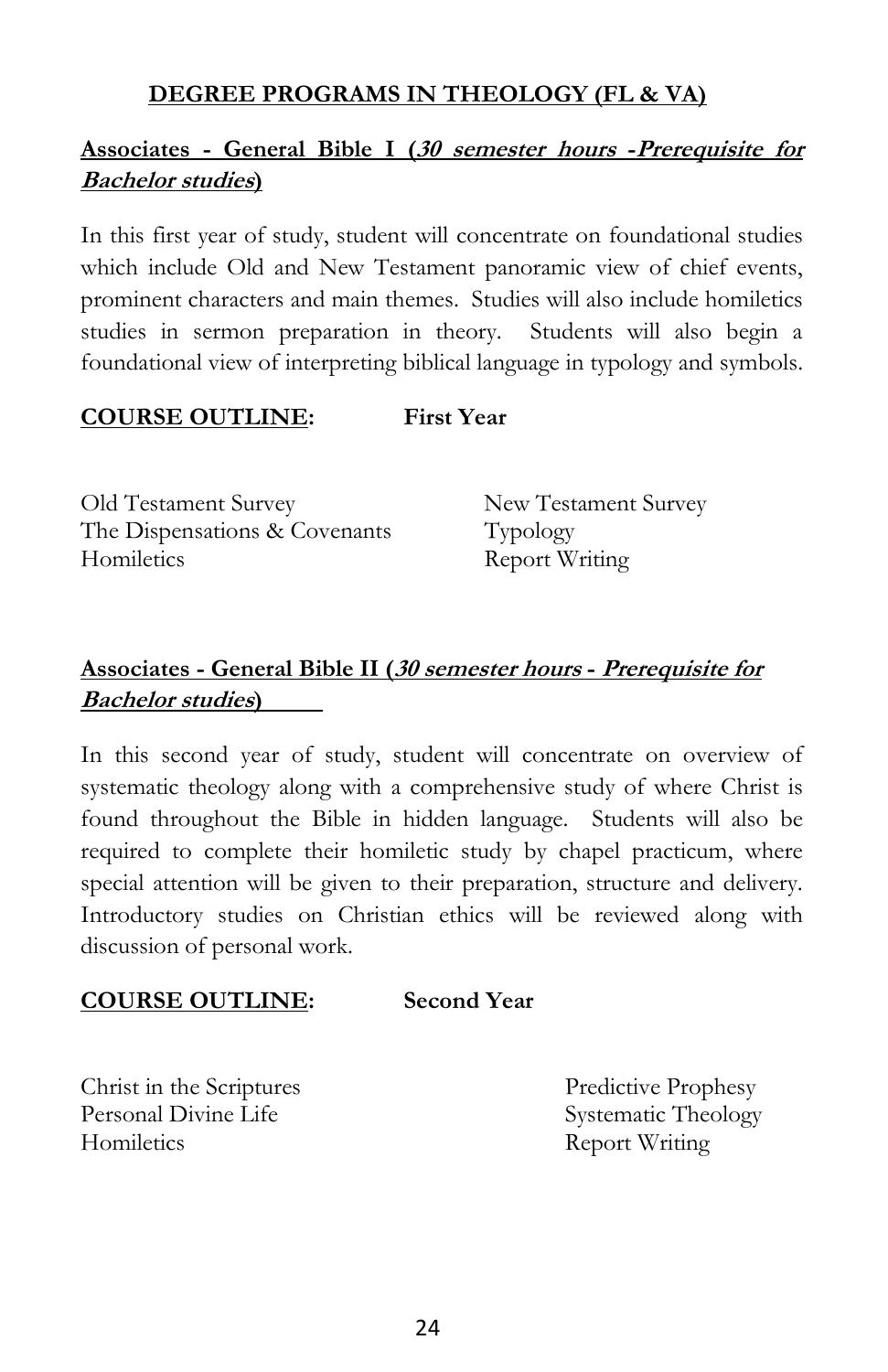**Bachelors (***120 accumulative semester hours – 40-page thesis requirement for degree***)**

A study of soteriology, theism, and eschatology. The study traces the doctrines of salvation, the doctrine of God and the last things as they are taught in the Scriptures. A brief detailed investigation on comparative religions, the book of Revelation in relation to biblical prophecy, and Church History. Thesis research writing is also required.

#### **COURSE OUTLINE:**

#### **YEAR ONE**: **Evangelism**

Evangelistic Qualifications and Callings Homiletics Theoretic, Practical Application The Evangelist in Action Personal works with Young People Altar work, etc.

#### **YEAR TWO: General Bible 1**

Old Testament Survey New Testament Survey The Dispensations & Covenants Typology **Homiletics** 

#### **YEAR THREE: General Bible 2**

Christ in the Scriptures Predictive Prophesy Personal Divine Life Systematic Theology **Homiletics** 

#### **YEAR FOUR: Bachelor of Theology**

Bible Origin Soteriology Comparative Religion Book of Revelation Science and the Bible Theism Church History Eschatology

**Masters (***50 credits above Bachelor's in Theology degree- 80 pages thesis requirement for degree***)**

This course is effective for leaders. A study of proper ethical behaviors is investigated in Christian Ethics and the leading of others into effective bible studies. A systematic defense of the Christian faith is taught in Apologetics. A brief study is given on the history of the Church Leaders and their faith values. Students will also delve into studies of an exegetical study of John with special emphasis on the Deity of Christ. An in-depth study on the book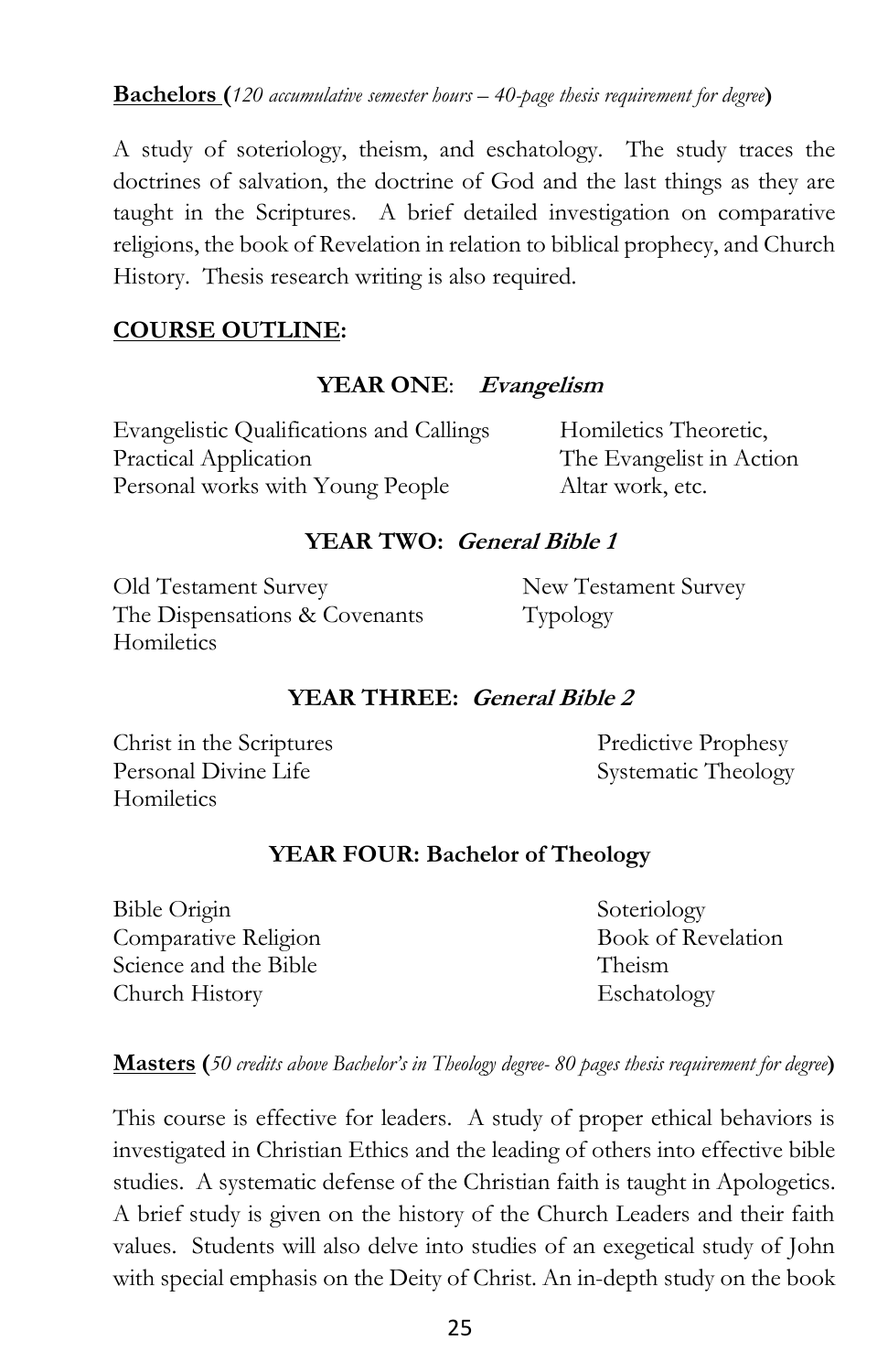of Romans where an overview of each chapter is discussed. Thesis research writing is required for this course.

#### **COURSE OUTLINE:**

| Genesis in the Light of Modern Discovery | Symbolic & Polemics          |
|------------------------------------------|------------------------------|
| Patrology & Patristics                   | <b>Effective Bible Study</b> |
| Christian Leadership                     | Old Testament Literature     |
| Public Speaking                          | Christian Apologetics        |
| Book of John                             | <b>Book of Romans</b>        |
| <b>Biblical Anthropology</b>             | Parliamentary Procedures     |
| Plant & Animal Life                      | Christian Ethics             |

**Doctorate (***50 credits above Master's in Theology degree – 120-page thesis requirement for degree***)**

An in-depth discussion on hermeneutic study, the principles and techniques of Bible interpretation are reviewed. An overview of the basic methods and rules for interpreting types, figurative and prophetical language is taught. A deep eschatological study is examined into the views of the pre, mid and post millennial beliefs using a survey of the study of Daniel with special emphasis given on the prophecies relating to the end times. Thesis research writing is required for this course.

#### **COURSE OUTLINE:**

| Methods of Interpretation              |
|----------------------------------------|
| The Partial Rapture Position           |
| The Church Following The Rapture       |
| Doctrine of the Tribulation - Part One |
| Doctrine of the Tribulation - Part Two |
| Doctrine of the Millennium - Part One  |
| Doctrine of the Millennium - Part Two  |

Eschatology of the Covenants The Rapture Theories History of the Second Advent The Eternal Kingdom The Resurrections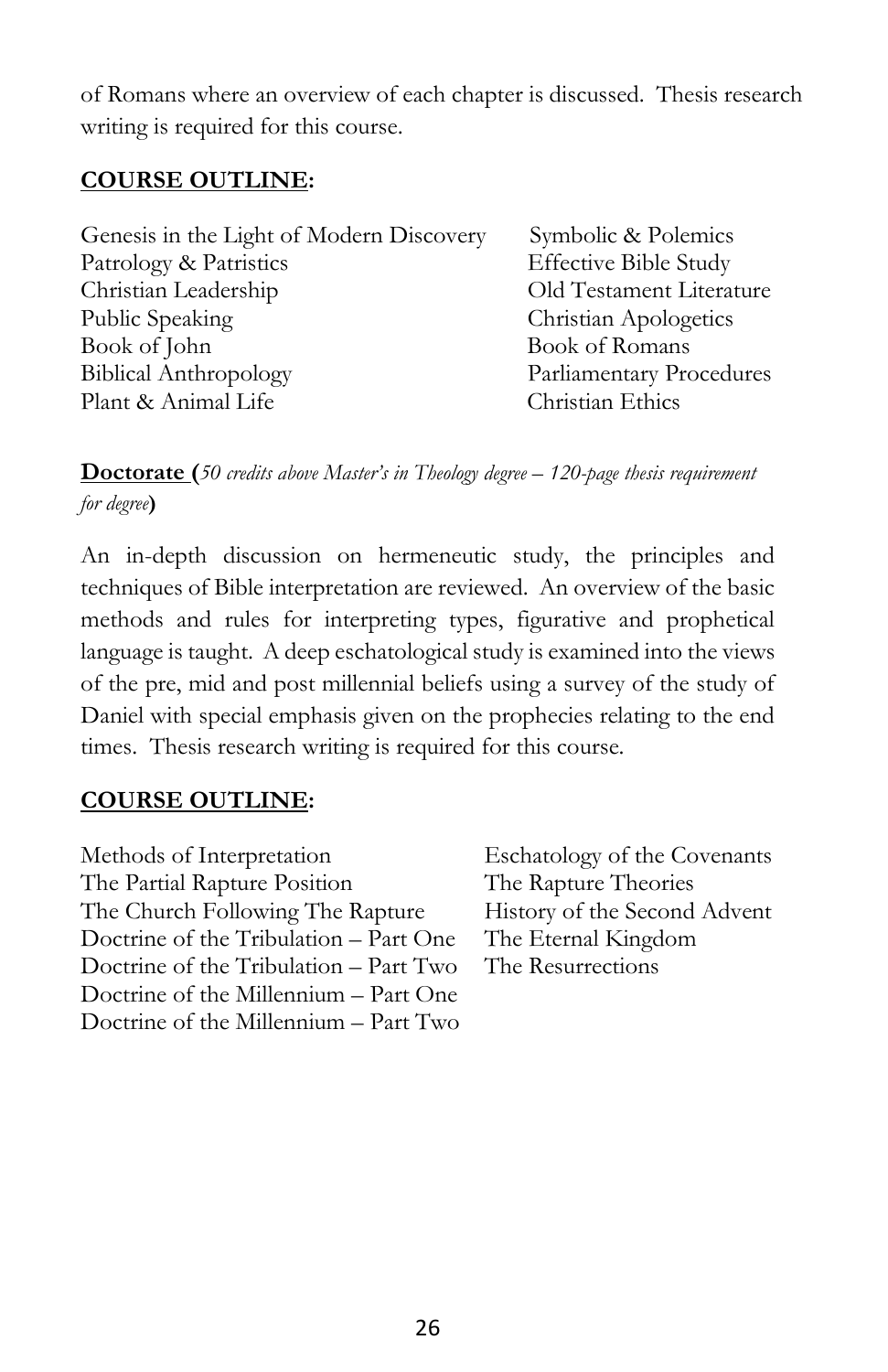**Doctor of Philosophy in Theology (***64 credits above the Doctoral degree in Theology – 160-page dissertation requirement for degree***)**

#### **\*\*PHD is not offered to Virginia Students\*\***

The design of this course is to give the theological student an overview of the history of western philosophy thought, focusing on the development of western philosophy, from the Greeks to the early Christians into the Middle ages reaching the modern world. This course is a vigorous baptism into the philosophical ideas and will require the student to engage themselves both in reading and class discussion.

#### **COURSE OUTLINE:**

Introduction to Philosophy Branches of Philosophy Biblical Message and Hellenic Philosophy Moral Ethics Philosophy Biblical Foundation of Moral Philosophy Medieval Philosophy Catholic Philosophy Philosophy of Religion, Rossoeau to Present Day Philosophy Modern Philosophy History of Western Philosophy from Pre-Socrates to Roman Empire Theology Influence on Philosophy History of Old Testament Theology Arguments/Essays Philosophical Assignments Anthology of Philosophical Terms/Usage Philosophical Debate/Presentation Biblical Theology Catholic Theology Historical Development of Contemporary Catholicism

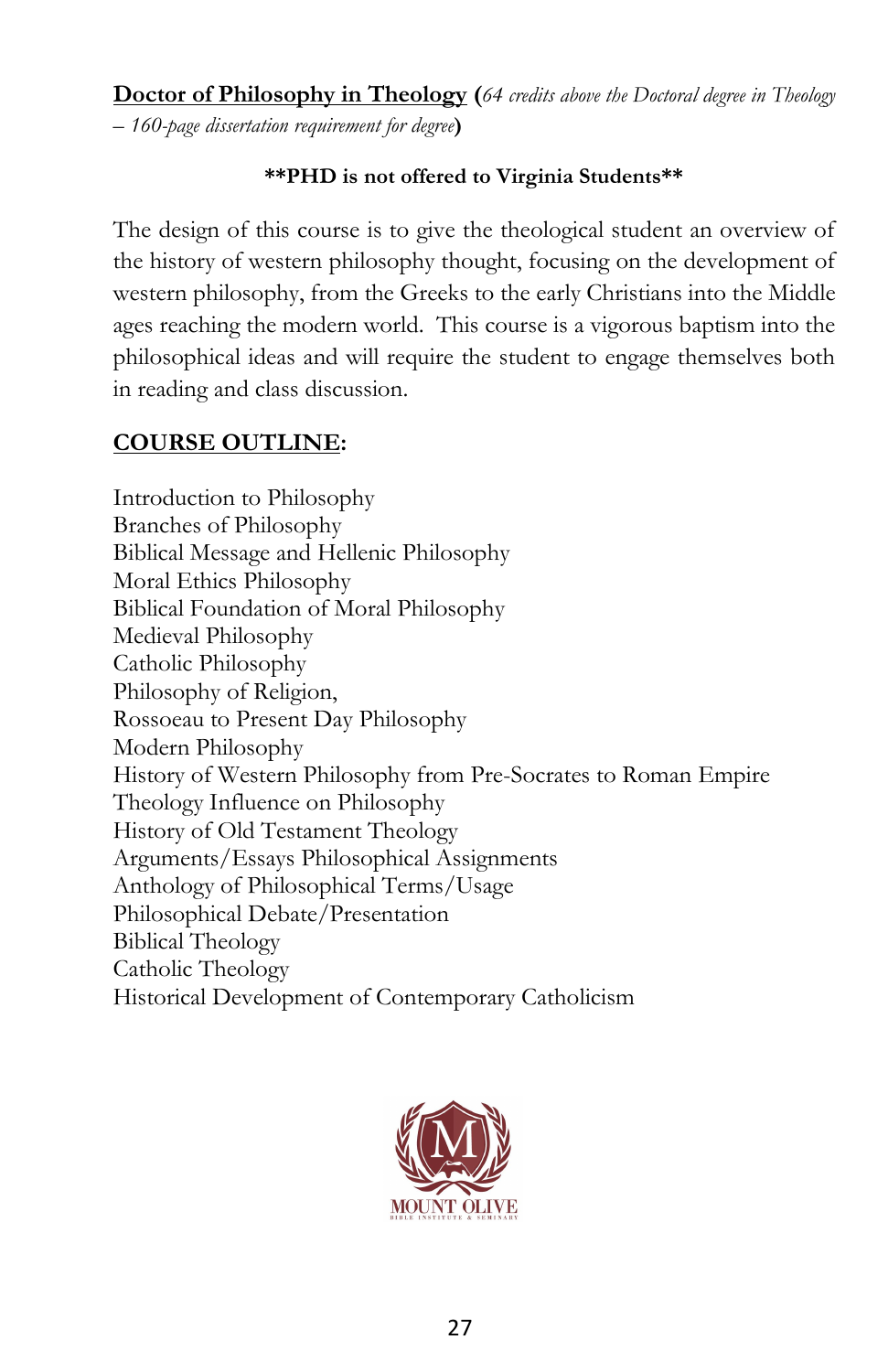#### **DEGREE PROGRAMS IN CHRISTIAN COUNSELING (FL & VA ONLY)**

**Bachelors: (***120 semester hours – 40-page thesis requirement for degree***)**

A study of human behavior through the lens of Scripture will be analyzed. The student is required to form a Biblical doctrine of Counseling using Scriptural principles. Students will learn to specialize in the methods and techniques employed by a Christian Counselor. Thesis research on Christian Counseling is required for this program.

#### **COURSE OUTLINE:**

#### **YEAR ONE**: **Evangelism**

Evangelistic Qualifications and Callings Homiletics Theoretic, Practical Application The Evangelist in Action Personal works with Young People Altar work, etc.

#### **YEAR TWO: General Bible 1**

Old Testament Survey New Testament Survey The Dispensations & Covenants Typology **Homiletics** 

#### **YEAR THREE: General Bible 2**

Christ in the Scriptures Predictive Prophesy Personal Divine Life Systematic Theology

#### **YEAR FOUR: Bachelors in Christian Counseling**

| Basic concepts in counseling | Personal issues                        |
|------------------------------|----------------------------------------|
| Developmental issues         | Interpersonal issues                   |
| Identity issues              | Family issues                          |
| Spiritual Issues             | Doctrine of God                        |
| The Fruit of the Spirit      | Doctrine of the Holy Spirit            |
| Doctrine of Christ           | Christian Ethics & Professional Ethics |
| Public Speaking & Lecturing  | Role Playing & Teaching assignment     |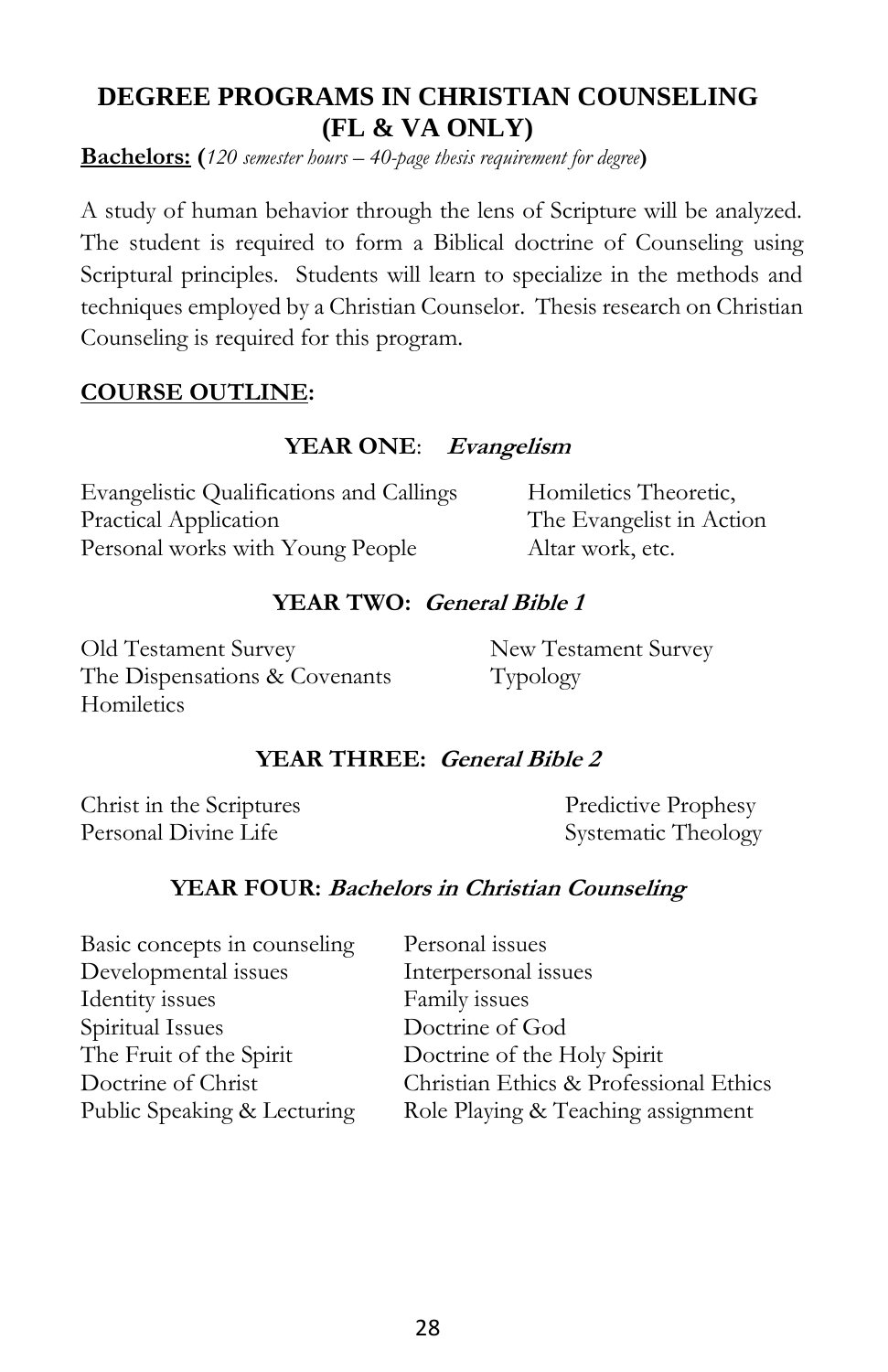#### **Masters: (***50 credits above Bachelor- 80 pages thesis requirement for degree***)**

This course introduces the foundational principles, methods, modalities, and techniques associated with the field of Christian Counseling. You will explore various topics, the change process, and its barriers; and engage in personal reflection regarding your own personality and family of origin. It is designed to give you a deepened self-awareness; steps leading to personal healing and growth; and increased confidence in helping others with life's problems through the application of Scripture. It is imperative (absolutely necessary) to remember that you must first give yourself to being a student of God's Word before you attempt to get actively involved in counseling others. With all the diverse psycho-logical concepts on human behavior, it is imperative that the Christian be able to evaluate all ideas and theories from a Biblical perspective. Anthology and Thesis research writing is required for this program.

#### **COURSE OUTLINE:**

Values and Worldview Clarification Reclaiming a Biblical Psychology A Biblical Strategy for Christian Counseling Role Play, Lecture Diverse Strategies in Christian Counseling Counseling Assistance Tool Kit The Integration of Theology and Psychology Resolving Root Issues in the Marketplace Practitioner and Client Assessment God, Client and Therapist in Christian Counseling Professional Christian Therapy and the Church Community Professional Accountability Relationships with Authority Anthology of Psychology Terms and Usage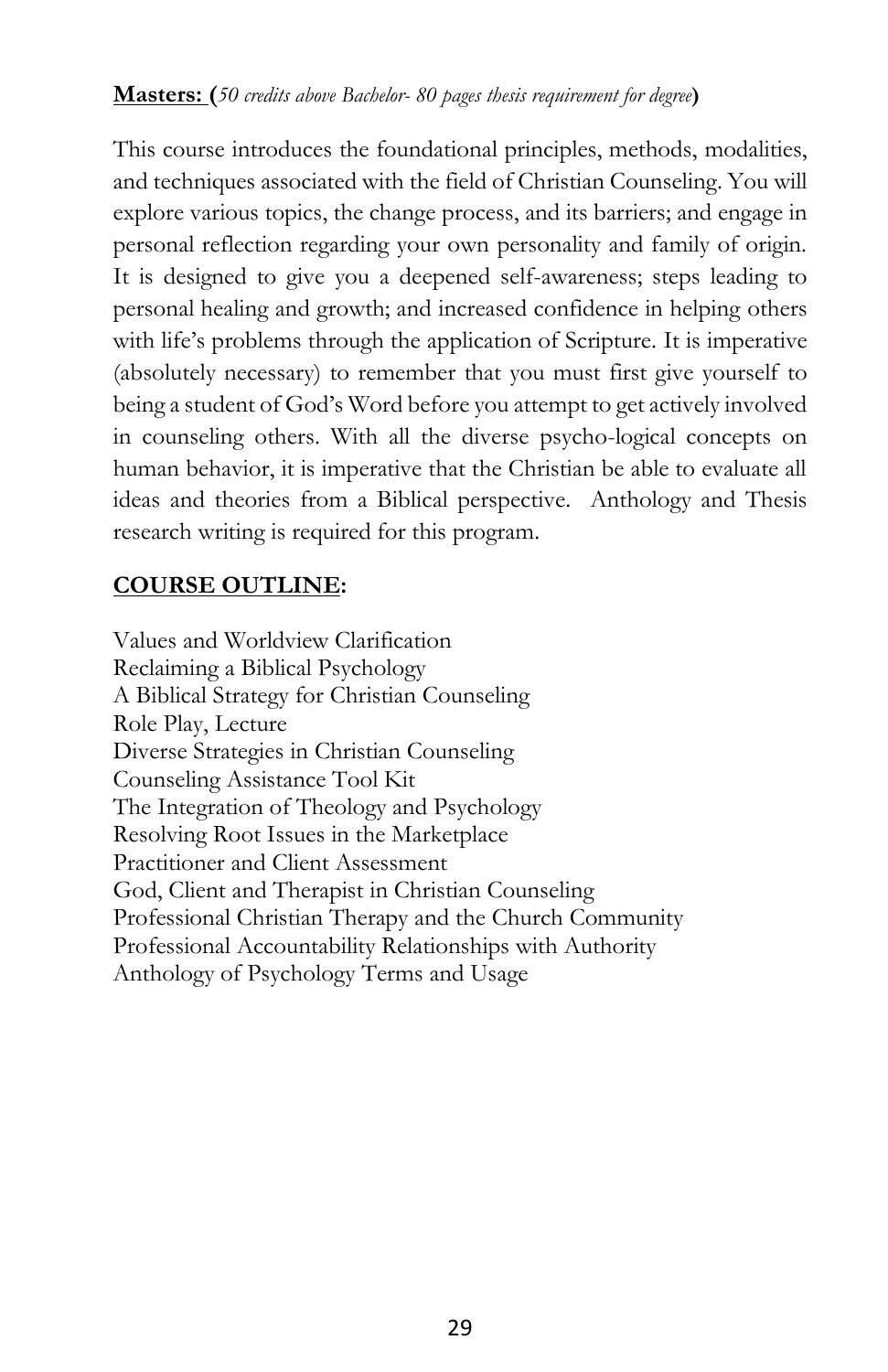#### **Doctorates (***50 credits above Master's degree – 120-page thesis requirement for degree***)**

A Nouthetic discourse is studied in accordance with Biblical principles. With this study students will be encouraged to focus on biblical approaches during counseling. During counseling there will be interaction of other faiths, a study on cults, world religions is examined to give an insight on their dogma. Students will also study Church history reviewing the stages of the church from inception to the present-day standards. A written thesis is required for this program.

#### **COURSE OUTLINE:**

Christianity and Psychiatry Today The Holy Spirit and Counseling What is Wrong with the Mentally Ill What is Nouthetic Counseling The Pastor as a Nouthetic Counselor Nouthetic and Rogerian Counseling Confess Your Sins Solving Problems Nouthetically Some Principles of Nouthetic Techniques Communication and Multiple Counseling Church History Practice of Nouthetic Counseling Study of Cults, World Religions and the Occult Christian School Teachers as Nouthetic Counselors

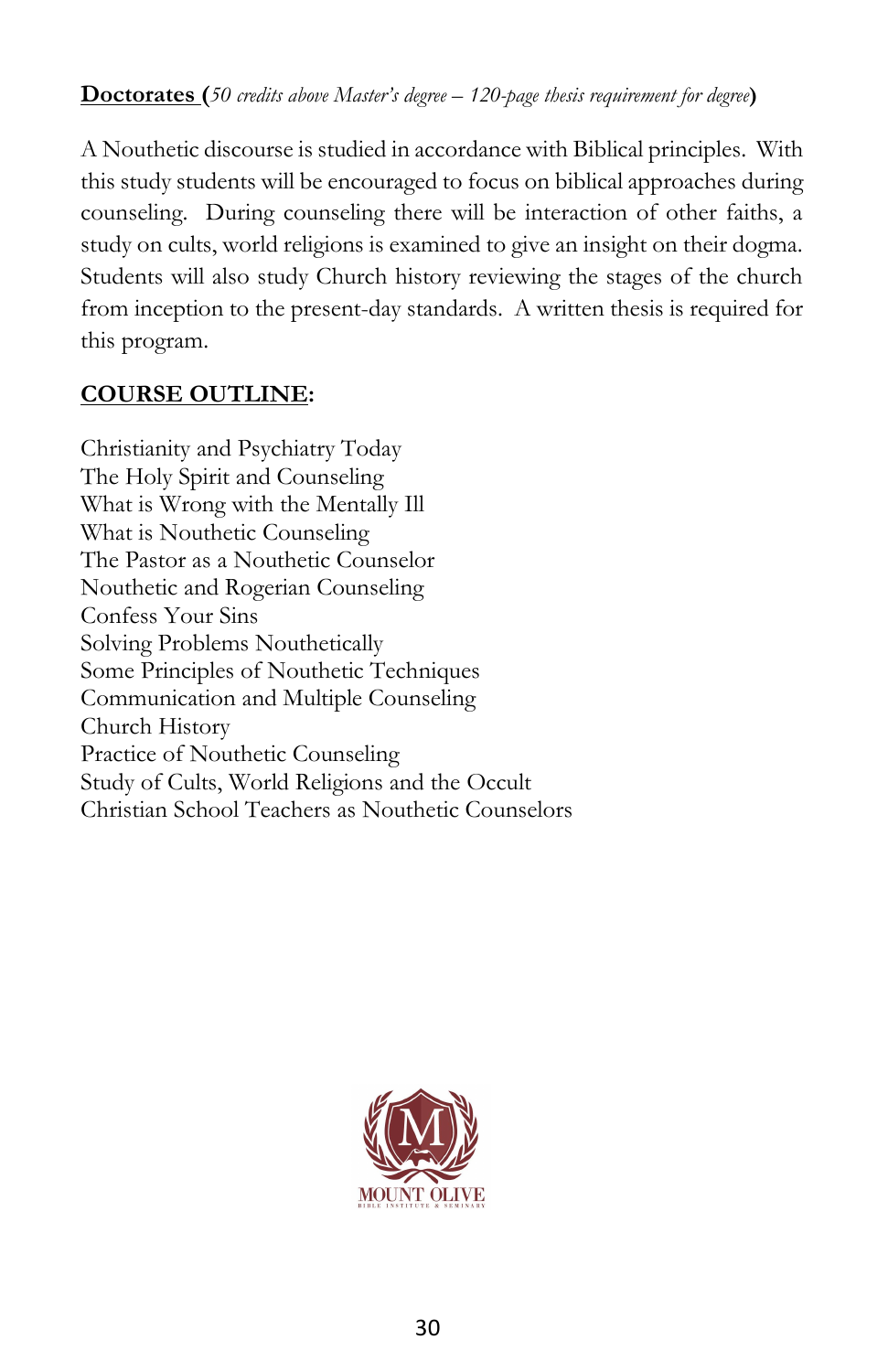**Doctor of Philosophy in Christian Counseling (***64 credits above the doctorate degree – 160-page dissertation requirement for degree***)**

#### **\*\*PHD is not offered to Virginia Students\*\***

This course will grant an overview of the history of western philosophical thought. The psychology student will examine the influence of Western philosophical thoughts on psychology and its integration. Discussion of the principles and techniques of counseling along with an investigation of the bible and crisis types and crisis intervention will be explored.

#### **COURSE OUTLINE:**

Introduction to Philosophy Branches of Philosophy A History of Western Philosophy Christian Counseling Christian and Psychology Spiritual Issues The Loss and Restoration of Personal Identity II Science and the Bible The Essentials of Christian Counseling III Theology and Psychology The Church and Counseling IV Josephus & the New Testament I, II, III Competent to Counsel Psychology of Counseling Crises in Counseling

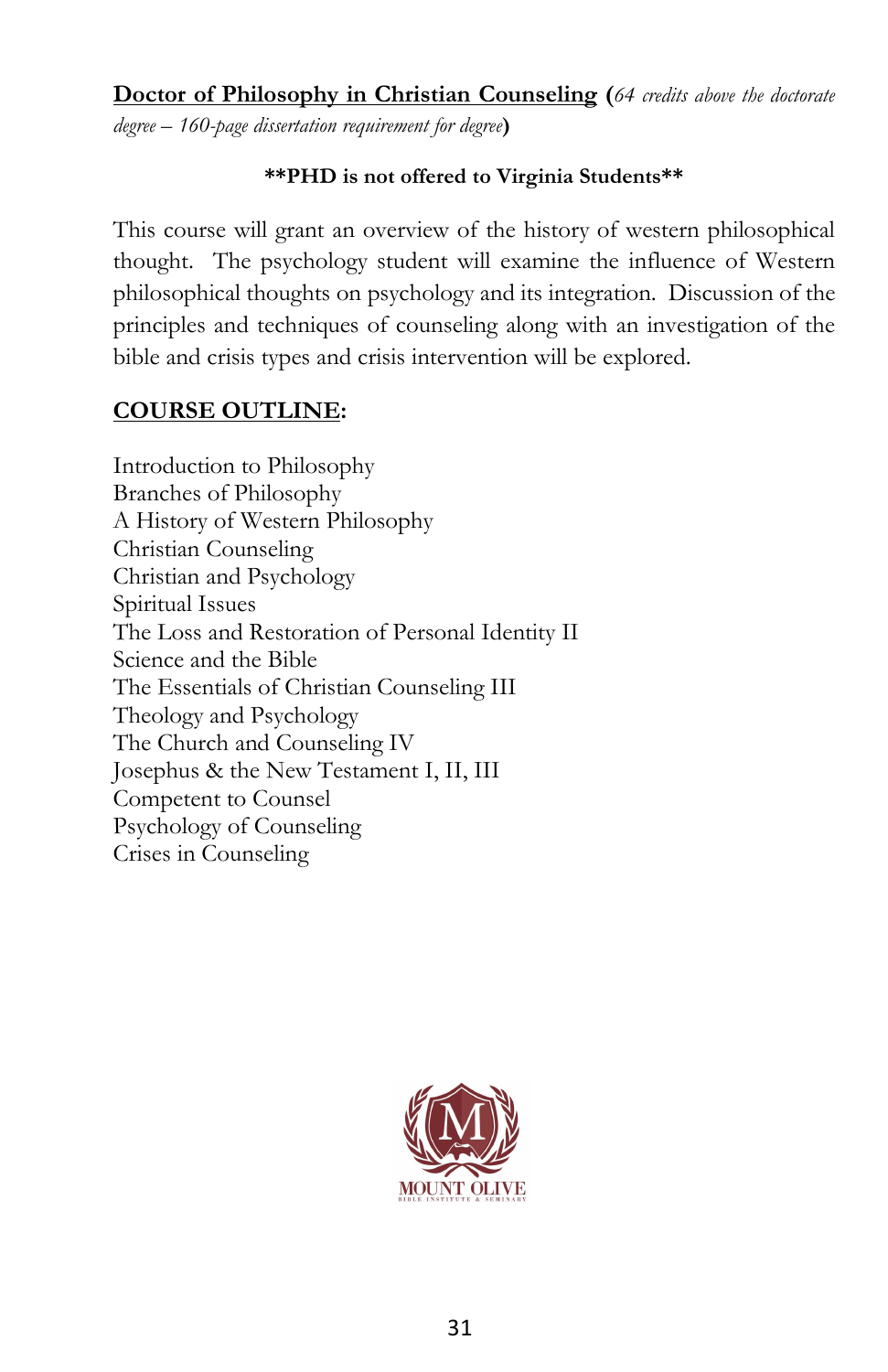# **HONORARY DEGREE**

To obtain such a high honor of degree all candidates must have attained the following:

- Master's Degree in Theology, Christian Education or Christian Counseling
- Life Experiences in the Ministry will be given credit.

Student must provide to the Registrar's Office:

- **Application**
- Copy of your most recent degree.
- Transcript from your school of education
- Biography
- Letter of recommendation from your leaders and/or board of directors
- Fees due to the bursar's office. (*See fees listed under financial information.*)

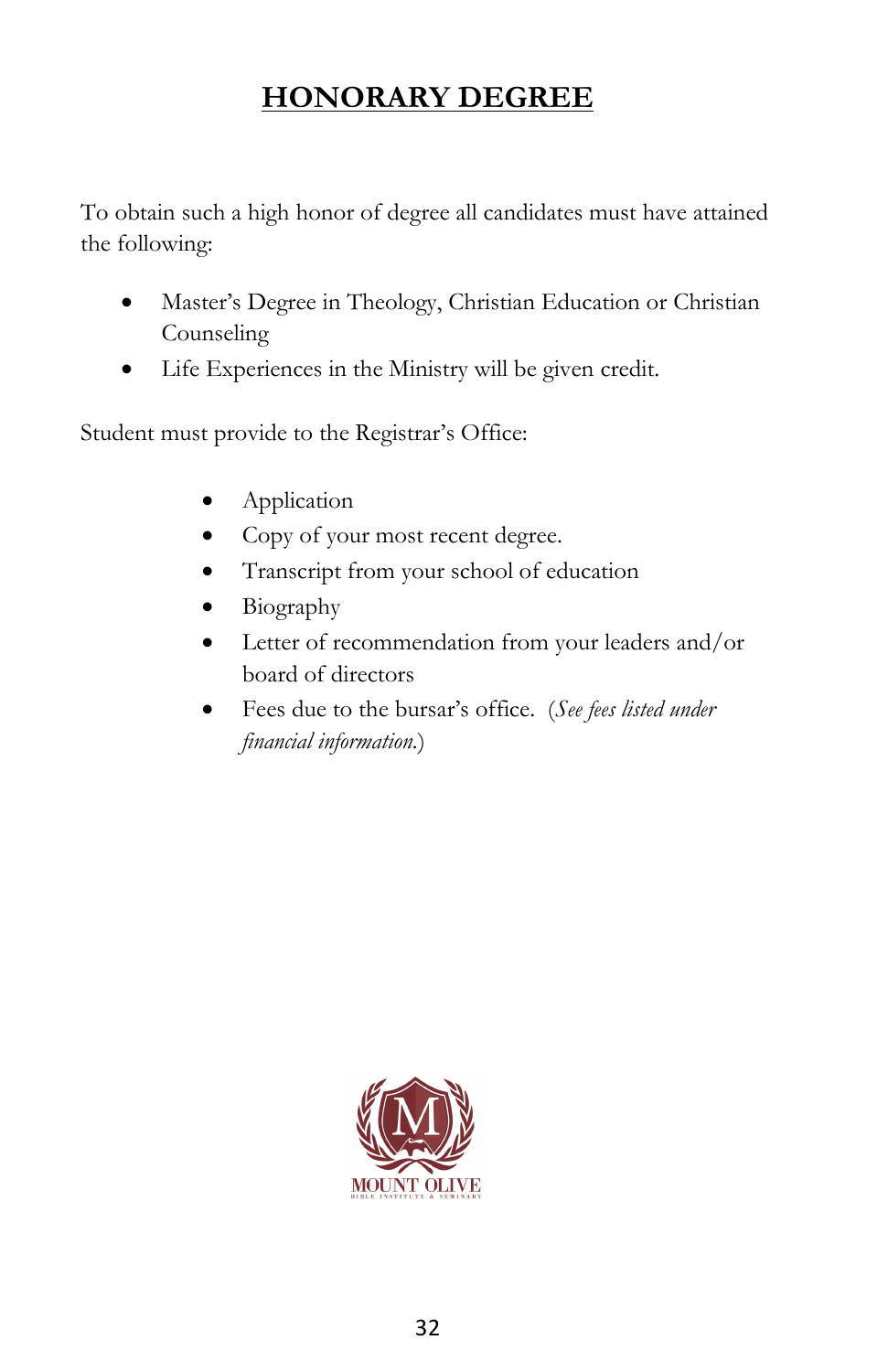## **WEEKLY CLASS SCHEDULE**

#### **BROOKLYN CAMPUS**

# **TUESDAYS AM CLASSES: 11:00 AM – 1:00 PM** • Evangelism • General Bible 1 • General Bible 2 **TUESDAY PM CLASSES: 7:30 PM – 9:30 PM** Chaplaincy **THURSDAY AM CLASSES: 11:00 AM – 1:00 PM** • Bachelor of Theology • Master of Theology • Doctor of Theology **THURSDAY PM CLASSES: 9:30 PM – 9:30 PM**

- Evangelism
- General Bible 1
- General Bible 2
- Christian Counseling
- Bachelor of Theology
- Master of Theology
- Doctor of Theology
- Bachelor of Christian Counseling
- Master of Christian Counseling
- Doctor of Christian Counseling
- PHD

#### **Times and class availability are subject to change**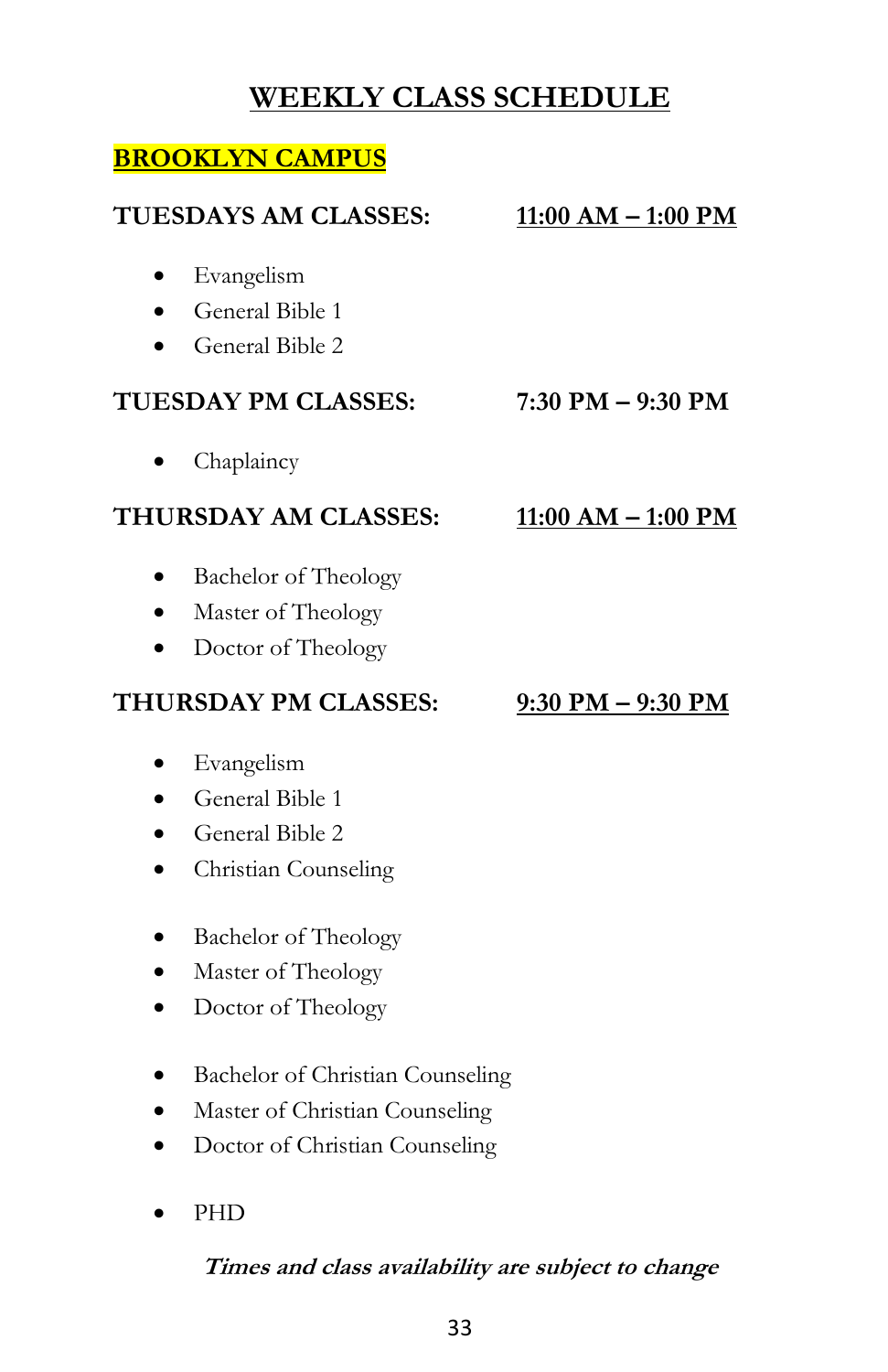## **WEEKLY CLASS SCHEDULE CONT'D**

#### **BRONX CAMPUS**

#### **TUESDAYS PM CLASSES: 7:30 PM – 9:30 PM**

- General Bible 1
- General Bible 2

### **OSSINING CAMPUS**

#### **MONDAY PM CLASSES: 7:30 PM – 9:30 PM**

- Evangelism
- General Bible 1

#### **WEDNESDAY PM CLASSES: 7:30 PM – 9:30 PM**

- General Bible 2
- Bachelor of Theology
- Master of Theology

### **QUEENS CAMPUS**

#### **MONDAY PM CLASSES: 7:30 PM – 9:30 PM**

• Evangelism

#### **MONDAY PM CLASSES: 7:30 PM – 9:30 PM**

• General Bible 1

#### **Times and class availability are subject to change**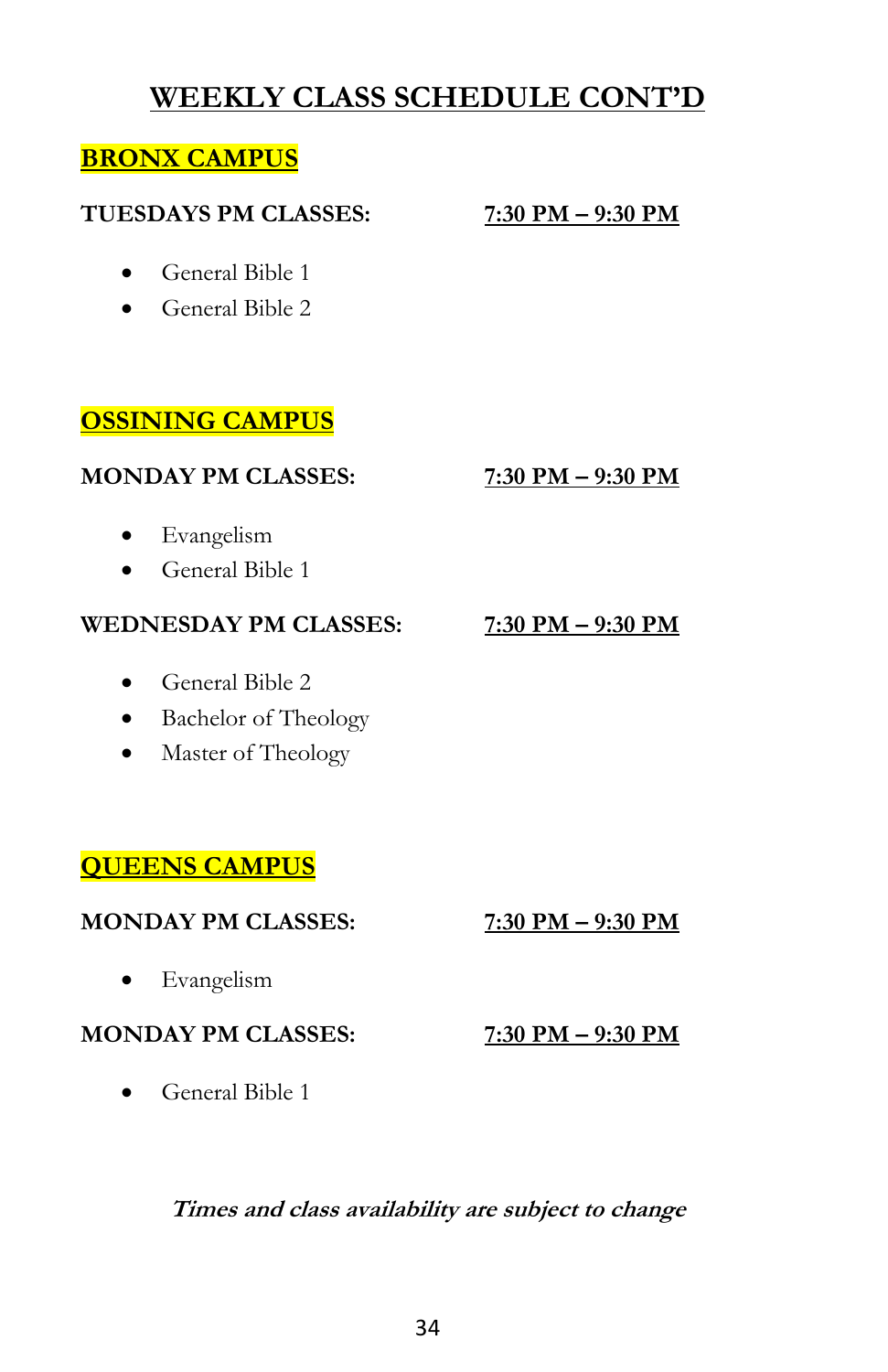# **SCHOOL CALENDAR**

### SETPEMBER 2021 – JUNE 2022

| Sept 1-30:                                                                           | General Registration will remain opened for the entire<br>month.                                |  |
|--------------------------------------------------------------------------------------|-------------------------------------------------------------------------------------------------|--|
| Sept. 6:                                                                             | Offices are closed due to Labor Day Holiday                                                     |  |
| Oct. 4-8:<br>Oct. 11-15:                                                             | First week of Classes.<br>Mt. Olive Pentecostal Church Annual Convention.                       |  |
| Oct. 18:                                                                             | School will be closed.<br>School re-opens.                                                      |  |
| Nov. 22-26:                                                                          | Thanksgiving Week (School will be closed)                                                       |  |
| Dec. 17:                                                                             | Last Day of classes<br>Dec 20 - Jan 1: School closed due to Christmas and New Year's<br>Holiday |  |
| Jan. 3:<br><b>Jan. 31</b>                                                            | School re-opens<br>Last day to satisfy all bursar accounts.                                     |  |
| Apr. 25 – Apr. 29: First Draft Submission of Thesis/Writing<br>Reports due to review |                                                                                                 |  |
| May 16-20:                                                                           | All Theses/Dissertations and Writing Reports<br>FINAL Submissions Due.<br>(FINAL DRAFTS ONLY)   |  |
|                                                                                      | June 18, 2022: Graduation Commencement Exercise<br>$I: I: I \cup I$ $I: I \cup I$               |  |

*\*\*\*Dates are subject to change by the Board of Directors discretion\*\*\**